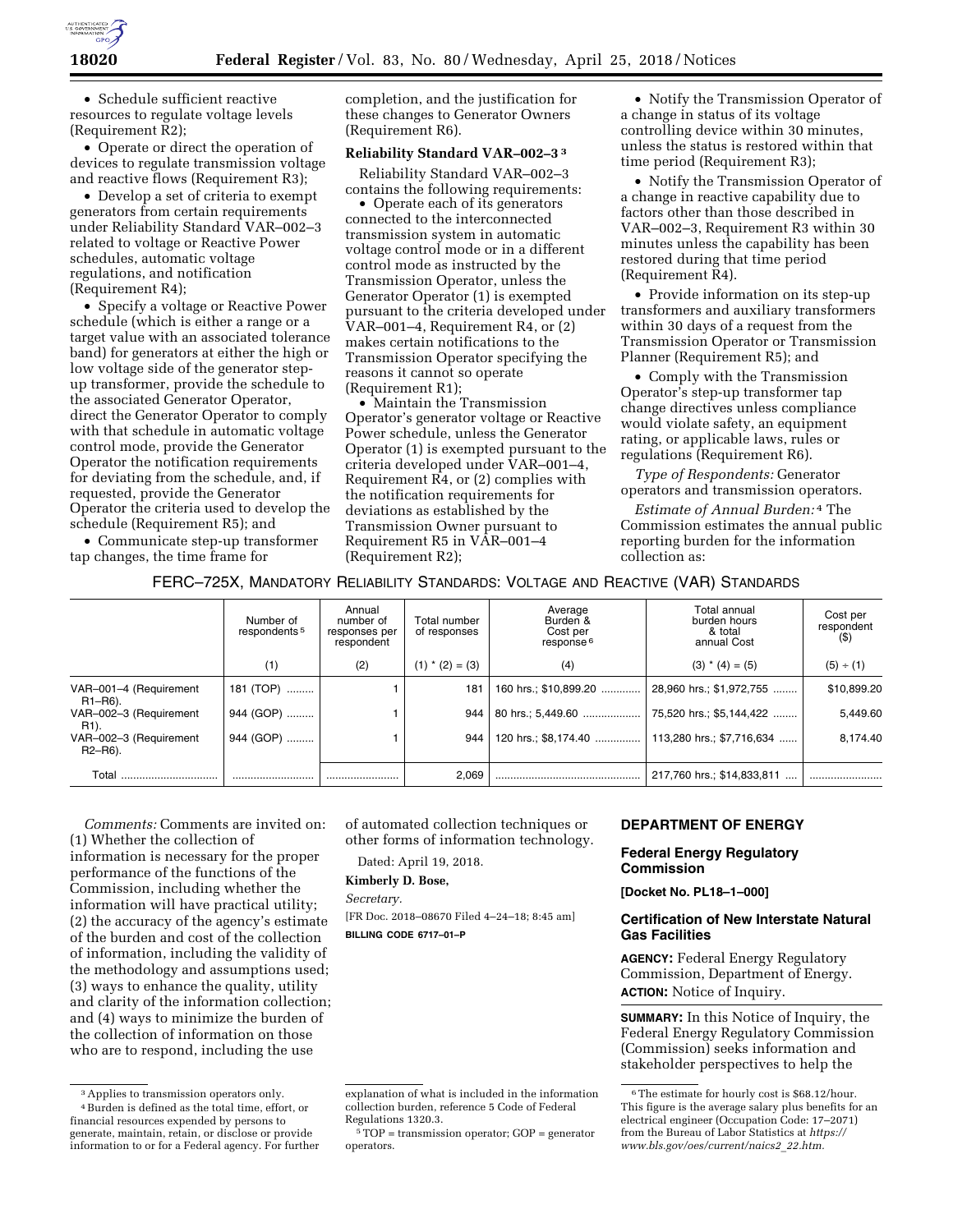Commission explore whether, and if so how, it should revise its approach under its currently effective policy statement on the certification of new natural gas transportation facilities to determine whether a proposed natural gas project is or will be required by the present or future public convenience and necessity, as that standard is established in section 7 of the Natural Gas Act.

**DATES:** Comments are due June 25, 2018. **ADDRESSES:** Comments, identified by docket number, may be filed in the following ways:

• *Electronic Filing* through *[http://](http://www.ferc.gov) [www.ferc.gov.](http://www.ferc.gov)* Documents created electronically using word processing software should be filed in native applications or print-to-PDF format and not in a scanned format.

• *Mail/Hand Delivery:* Those unable to file electronically may mail or handdeliver comments to: Federal Energy Regulatory Commission, Secretary of the Commission, 888 First Street NE, Washington, DC 20426.

*Instructions:* For detailed instructions on submitting comments and additional information on the rulemaking process, see the Comment Procedures Section of this document.

## **FOR FURTHER INFORMATION CONTACT:**

- Thomas Chandler (Legal Information), Office of the General Counsel, Federal Energy Regulatory Commission, 888 First Street NE, Washington, DC 20426, 202–502–6699.
- Maggie Suter (Technical Information), Office of Energy Projects, Federal Energy Regulatory Commission, 888 First Street NE, Washington, DC 20426, 202–502–6463.
- Caroline Wozniak (Technical Information), Office of Energy Market Regulation, Federal Energy Regulatory Commission, 888 First Street NE, Washington, DC 20426, 202–502– 8931.
- Brian White (Technical Information), Office of Energy Market Regulation, Federal Energy Regulatory Commission, 888 First Street NE, Washington, DC 20426, 202–502– 8332.

#### **SUPPLEMENTARY INFORMATION:**

1. In this Notice of Inquiry, the Commission seeks information and stakeholder perspectives to help the Commission explore whether, and if so how, it should revise its approach under its currently effective policy statement on the certification of new natural gas transportation facilities (Policy Statement)<sup>1</sup> to determine whether a

proposed natural gas project is or will be required by the present or future public convenience and necessity, as that standard is established in section 7 of the Natural Gas Act (NGA).2 Specifically, the Commission seeks input on whether, and if so how, the Commission should adjust: (1) Its methodology for determining whether there is a need for a proposed project, including the Commission's consideration of precedent agreements and contracts for service as evidence of such need; (2) its consideration of the potential exercise of eminent domain and of landowner interests related to a proposed project; and (3) its evaluation of the environmental impact of a proposed project. Finally, the Commission seeks input on whether there are specific changes the Commission could consider implementing to improve the efficiency and effectiveness of its certificate processes including pre-filing, postfiling, and post-order issuance.

2. Nineteen years have passed since the Commission issued the Policy Statement to describe the criteria and analytical steps that the Commission uses to balance a proposed natural gas pipeline project's public benefits against its potential adverse consequences. That period has seen significant changes, such as: (1) A revolution in natural gas production technology leading to dramatic increases in production; (2) new areas of major natural gas production; (3) flows on pipeline systems becoming bidirectional or reversing; (4) customers routinely entering into long-term precedent agreements for firm service during the formative stage of potential projects and the use of those precedent agreements as applicants' principal evidence of the need for their projects; (5) the increased use of natural gas as a fuel source for electric generation, resulting in a closer relationship between natural gas transportation and natural gas-fired electric generation; (6) increased concerns expressed by landowners and communities potentially affected 3 by proposed projects; (7) an increased interest regarding the Commission's evaluation of the impact that greenhouse gas (GHG) emissions associated with a proposed project have

on global climate change; (8) an increased focus on environmental concerns within the NGA public interest determination; and (9) a desire to generally expand or limit the Commission's evaluation under the National Environmental Policy Act of 1969 (NEPA).4

3. The Commission's aim in this proceeding is the same as in the Policy Statement: "to appropriately consider the enhancement of competitive transportation alternatives, the possibility of over building, the avoidance of unnecessary disruption of the environment, and the unneeded exercise of eminent domain.'' 5 In issuing this Notice of Inquiry, the Commission seeks information to examine the Policy Statement and its application, as well as the structure and scope of the Commission's environmental analysis of proposed natural gas projects. Further, it is the Commission's desire to improve the transparency, timing, and predictability of the Commission's certification process. To these ends, we encourage commenters to identify, with specificity, any perceived issues with the Commission's current analytical and procedural approaches and to provide detailed recommendations to address these issues.

4. During the pendency of this proceeding, the Commission intends to continue to process natural gas facility matters before it consistent with the Policy Statement, and to make determinations on the issues raised in those proceedings on a case-by-case basis.6 Should the Commission decide to generally revise its procedures as a result of this proceeding, it will address at that time how and when those changes will be implemented. The Commission will decide any next steps with regard to this review of the Policy Statement after the Commission has reviewed the comments filed in response to this Notice of Inquiry.

## **I. Background**

#### *A. The Natural Gas Act of 1938*

5. The NGA declares ''that the business of transporting and selling natural gas for ultimate distribution to the public is affected with a public interest, and that Federal regulation in matters relating to the transportation of

<sup>1</sup>*Certification of New Interstate Natural Gas Pipeline Facilities,* 88 FERC ¶ 61,227 (1999), *clarified,* 90 FERC ¶ 61,128, *further clarified,* 92 FERC ¶ 61,094 (2000) (Policy Statement).

<sup>2</sup> 15 U.S.C. 717f.

<sup>3</sup>The total miles of interstate natural gas pipeline authorized by the Commission on an annual basis has fluctuated over time, but in recent years reached a high of 2,739 miles in 2017. *See generally*  Federal Energy Regulatory Commission, 2017 State of the Markets Report, at 4 (Apr. 2018), *[www.ferc.gov/market-oversight/market](http://www.ferc.gov/market-oversight/market-oversight.asp)[oversight.asp](http://www.ferc.gov/market-oversight/market-oversight.asp)* (providing the number of approved pipelines projects and miles for 2017).

<sup>4</sup> 42 U.S.C. 4332–4370f.

<sup>5</sup>Policy Statement, 88 FERC ¶ 61,227 at 61,737.

<sup>6</sup>The Commission is aware that some of the issues raised in this Notice of Inquiry may overlap with issues raised in pending matters. In this Notice of Inquiry proceeding, the Commission will consider only generic issues, and will not consider any comments that refer to open, contested Commission proceedings.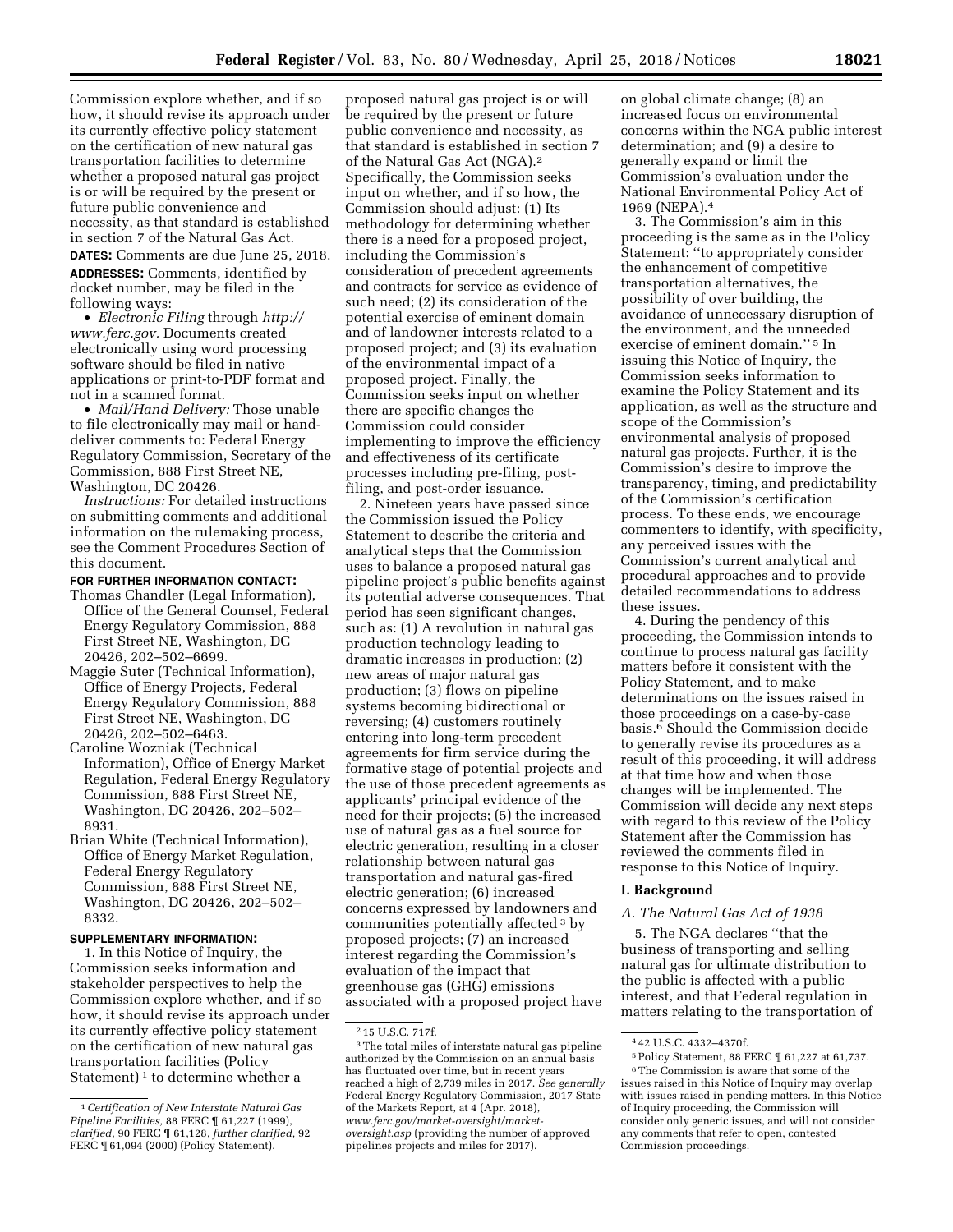natural gas and the sale thereof in interstate and foreign commerce is necessary in the public interest."<sup>7</sup> NGA section 7(c) requires that any person seeking to construct or operate a facility for the transportation of natural gas in interstate commerce must obtain a certificate of public convenience and necessity from the Commission.8 Under NGA section 7(e), the Commission shall issue a certificate to any qualified applicant upon finding that the construction and operation of the proposed project—whether pipeline, storage, or liquefaction facilities—''is or will be required by the present or future public convenience and necessity.'' 9 The Commission's regulations provide for public notice and the opportunity to intervene in certificate proceedings to comment on or protest an application, and to participate in the environmental review process.10 If an applicant receives a certificate from the Commission, NGA section 7(h) authorizes the certificate holder to acquire the property rights necessary to construct and operate its project by use of eminent domain if it cannot reach a voluntary agreement with a landowner.<sup>11</sup>

6. The public convenience and necessity standard encompasses all factors bearing on the public interest.12 The words ''public interest,'' however, are ''not a broad license to promote the general public welfare.'' 13 The Supreme Court has stated that:

in order to give content and meaning to the words 'public interest' as used in the [Federal] Power and [Natural] Gas Acts, it is necessary to look to the purposes for which the Acts were adopted. In the case of the Power and Gas Acts it is clear that the principal purpose of those Acts was to encourage the orderly development of plentiful supplies of electricity and natural gas at reasonable prices.14

7. As part of its decision-making process, the Commission, in accord with the Policy Statement, determines whether there is a need for a proposed project. This analysis is distinct from that required by the Council on Environmental Quality (CEQ)

14 *Id.* 

regulations, which specify that environmental documents contain a ''purpose and need statement'' used to determine the objectives of the proposed action and then to identify and consider reasonable alternative actions.15 Under the NGA, the Commission will take into account all information in the record from the applicant, parties to the proceeding, commenters, and the environmental document to determine whether a proposed project is required by the public convenience and necessity.16

8. The Commission's powers under NGA section 7 are limited. The Commission can issue a certificate for a proposed project, subject to ''such reasonable terms and conditions as the public convenience and necessity may require.'' 17 The Commission can deny an application if, and only if, a balancing of all of the factors weighs against authorization of the proposed project.18 The Policy Statement explains that relevant factors reflecting the need for the project might include, but would not be limited to, precedent agreements, demand projections, potential cost savings to consumers, or a comparison of projected demand with the amount of capacity currently serving the market while adverse effects include economic, competitive, environmental, or other effects on the relevant interests.19 We note the Commission only has authority over facilities for the transportation of natural gas in interstate commerce. The Commission has no authority to certificate intrastate facilities or facilities for the production, gathering, or local distribution of natural gas.20 Nor does the Commission have jurisdiction over facilities used for the generation of electric energy.21

16 *Fed. Power Comm'n* v. *Transcontinental Gas Pipe Line Corp.,* 365 U.S. 1, 23 (1961).

18*See, e.g., Transcontinental Gas Pipe Line Corp.,*  365 U.S. at 17 (the Commission ''can only exercise a veto power over proposed transportation and it can only do this when a balance of all the circumstances weighs against certification'').

19Policy Statement, 88 FERC ¶ 61,227 at 61,747.

20NGA section 1(b) states that Commission authority applies to interstate transportation of natural gas and sales for resale, ''but shall not apply to any other transportation or sale of natural gas or to the local distribution of natural gas or to the facilities used for such distribution or to the production or gathering of natural gas.'' 15 U.S.C. 717(b).

21Section 201 of the Federal Power Act states, the Commission ''shall not have jurisdiction, except as specifically provided in this Part and the Part next following, over facilities used for the generation of electric energy.'' 16 U.S.C. 824.

# *B. The National Environmental Policy Act of 1969*

9. The Commission's consideration of an application triggers environmental review under NEPA.22 NEPA and its implementing regulations require that before taking a major action, such as action on an application for a natural gas project, an agency must take a ''hard look'' at the environmental consequences of the proposed action and at alternatives, and disclose its analysis to the public.23 Regulations issued by the CEQ to implement NEPA 24 require agencies, including the Commission, to consider the environmental impacts of a proposed action, generally by preparing either an Environmental Assessment (EA) or an Environmental Impact Statement (EIS).25 The requirements of NEPA are procedural: They are intended to disclose impacts and allow for informed decision-making, but do not mandate a particular result or give preeminent weight to environmental considerations.26

10. An agency's environmental document must include a statement to ''briefly specify the underlying purpose and need to which the agency is responding in proposing the alternatives including the proposed action.'' 27 Agencies use the purpose and need statement to define the objectives of a proposed action and then to identify and consider reasonable alternatives.28 Agencies consider alternatives ''that are practical or feasible from the technical and economic standpoint and using common sense, rather than simply desirable from the standpoint of the applicant.'' 29 An agency need only evaluate alternatives that can satisfy the purpose and need of the proposed project, and the evaluation is shaped by the application and the function that the agency plays in the decisional process.30 Alternatives that are not

environmentally preferable, not able to

<sup>22</sup> 42 U.S.C. 4332(2)(C). 23*Baltimore Gas & Elec. Co.* v. *Nat. Res. Defense Council, Inc.,* 462 U.S. 87, 97 (1983) (discussing the

<sup>24</sup> 40 CFR 1500.1–1508.28.<br><sup>25</sup> *Id.* 1501.4 (detailing when to prepare an EA versus an EIS). 26*Robertson* v. *Methow Valley Citizen's Council,* 

490 U.S. 332, 350 (1989); *see also Baltimore Gas & Elec. Co.,* 462 U.S. at 97 (citing *Stryckers' Bay Neighborhood Council* v. *Karlen,* 444 U.S. 223, 227

(1980)).<br> $27\,40$  CFR 1508.9 (describing requirements for an EA).

28*Colo. Envtl. Coal.* v. *Dombeck,* 185 F.3d 1162, 1175 (10th Cir. 1999).

29 *Forty Most Asked Questions Concerning CEQ's National Environmental Policy Act Regulations,* 46 FR 18026, 18027 (Mar. 23, 1981).

30*Citizens Against Burlington, Inc.* v. *Busey,* 938 F.2d 190, 195, 199 (DC Cir. 1991).

<sup>7</sup> 15 U.S.C. 717(a).

<sup>8</sup> *Id.* 717f(c)(1)(A).

<sup>9</sup> *Id.* 717f(e).

<sup>10</sup>*See generally* 18 CFR 157.1–157.22 (regulations governing applications); *id.* pt. 380 (implementing NEPA, the Endangered Species Act, and the National Historic Preservation Act, and prescribing environmental reports for Natural Gas Act applications).

<sup>11</sup> 15 U.S.C. 717f(h).

<sup>12</sup>*Atl. Refining Co.* v. *Pub. Serv. Comm'n of N.Y.,*  360 U.S. 378, 391 (1959).

<sup>13</sup>*NAACP* v. *Fed. Power Comm'n,* 425 U.S. 662, 669–70 (1976).

<sup>15</sup> 40 CFR 1502.13.

<sup>17</sup> 15 U.S.C. 717f(e).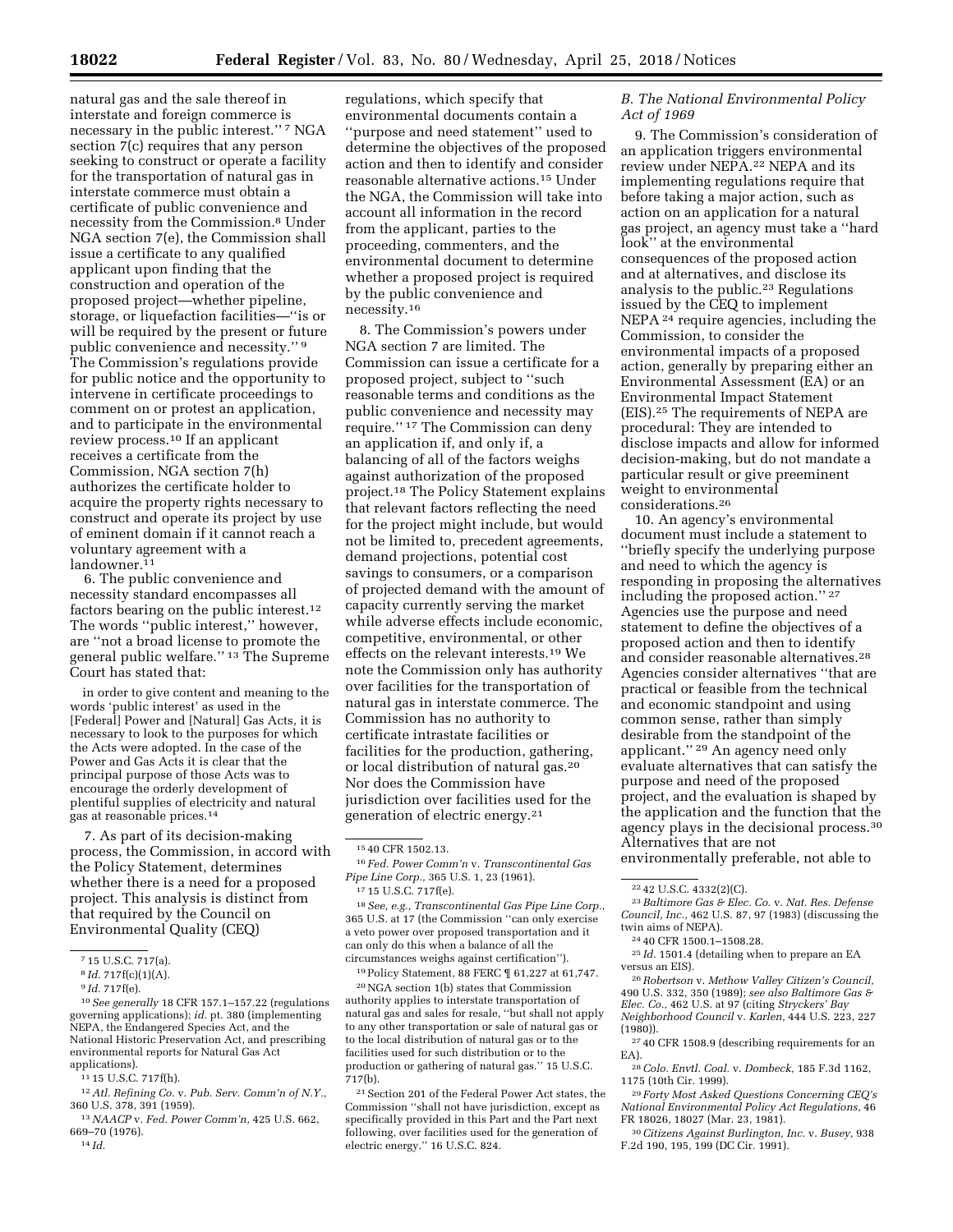provide equivalent services, uneconomic, speculative ventures as opposed to planned projects, or otherwise inadequate to function as a serviceable alternative to the proposed project may be eliminated so long as the agency briefly discusses the reasons for the elimination.31

11. Commission documents under NEPA first address the scope of the project (*i.e.*, "the range of actions, alternatives, and impacts to be considered'') 32, then address the environmental impacts of the proposed action, connected actions, and cumulative actions.33 Commission documents under NEPA may also address similar actions if a combined analysis would be the best way to adequately assess combined impacts.34 These NEPA documents disclose and evaluate the direct, indirect, and cumulative impacts of the project on various environmental resources in the context of temporary, short-term, longterm, and permanent impacts, and then consider practical measures to avoid, minimize, or mitigate those impacts. Direct impacts are caused by the proposed action and occur at the same time and place. Indirect impacts are ''caused by the [proposed] action and are later in time or farther removed in distance, but are still reasonably foreseeable.'' 35 Cumulative impacts are defined as ''the impact on the environment which results from the incremental impact of the [proposed] action when added to other past, present, and reasonably foreseeable future actions, regardless of what agency (Federal or non-Federal) or person undertakes such actions.'' 36 The impacts of these other actions must occur within the same geographic area and same time period in which the proposed project's impacts will occur.37

35 *Id.* 1508.8(b).

 $^{\rm 37\,^{\rm 44}}[\rm A]$  consideration of cumulative impacts must also consider '[c]losely related and proposed or reasonably foreseeable actions that are related by timing or geography.''' *O'Reilly* v. *U.S. Army Corps of Engineers,* 477 F.3d 225 at 234 (5th Cir. 2007) (quoting *Vieux Carre Prop. Owners, Residents, & Assocs., Inc.* v. *Pierce,* 719 F.2d 1272, 1277 (5th Cir. 1983)); *see also* CEQ, *Considering Cumulative Effects Under the National Environmental Policy Act,* at 12–16 (Jan. 1997), *[https://www.energy.gov/](https://www.energy.gov/sites/prod/files/nepapub/nepa_documents/RedDont/G-CEQ-ConsidCumulEffects.pdf)* 

# *C. Conditions and Considerations Leading to the Development of the Policy Statement*

12. Historically, the Commission established prices for natural gas sales and transportation, and there was little competition for gas supply or transportation capacity. Interstate pipelines, operating as merchants, produced and/or purchased natural gas at the wellhead, transported it to a city gate, and sold it to a local distribution company (LDC) at a Commissionregulated price that reflected combined (*i.e.,* bundled) commodity and transportation costs. Congress and the Commission introduced increasingly competitive elements into this merchant model. The Natural Gas Policy Act of 1978 began the process of decontrolling wellhead natural gas prices and eased barriers between intrastate and interstate markets.38 The Commission issued Order No. 436, which initiated open access transportation to allow downstream gas users, such as LDCs and industrial customers, to buy gas directly from producers or merchants and transport their gas on interstate pipelines.39 The Wellhead Decontrol Act of 1989 lifted remaining price controls on wellhead sales as of January 1, 1993.40 In 1992, the Commission issued Order No. 636 to ''reflect and finally complete the evolution to competition in the natural gas industry initiated by [the above-cited statutory and regulatory revisions] so that all natural gas suppliers, including the pipeline as merchant, will compete for gas purchasers on an equal footing.'' 41

39*Regulation of Natural Gas Pipelines After Partial Wellhead Decontrol,* FERC Stats. & Regs. ¶ 30,665 (1985), *vacated and remanded, Associated Gas Distribs.* v. *FERC,* 824 F.2d 981 (D.C. Cir. 1987), *readopted on an interim basis,* Order No. 500, FERC Stats. & Regs. ¶ 30,761 (1987), *remanded, Am. Gas Ass'n* v. *FERC,* 888 F.2d 136 (D.C. Cir. 1989), *readopted,* Order No. 500–H, FERC Stats. & Regs. ¶ 30,867 (1989), *reh'g granted in part and denied in part,* Order No. 500–I, FERC Stats. & Regs. ¶ 30,880 (1990), *aff'd in part and remanded in part, Am. Gas Ass'n* v. *FERC,* 912 F.2d 1496 (D.C. Cir. 1990), *order on remand,* Order No. 500–J, FERC Stats. & Regs. ¶ 30,915, *order on remand,* Order No. 500–K, FERC Stats. & Regs. ¶ 30,917, *reh'g denied,*  Order No. 500–L (1991).

40Public Law 101–60, 103 Stat. 157 (1989).

41*Pipeline Service Obligations and Revisions to Regulations Governing Self-Implementing Transportation; and Regulation of Natural Gas Pipelines After Partial Wellhead Decontrol,* Order No. 636, FERC Stats. & Regs. ¶ 30,939, at 30,391 (footnote omitted), *order on reh'g,* Order No. 636– A, FERC Stats. & Regs. ¶ 30,950, *order on reh'g,*  Order No. 636–B, *61 FERC ¶ 61,272 (1992), order on reh'g, 62 FERC ¶ 61,007 (1993), aff'd in part and remanded in part sub nom. United Dist. Cos.* v. *FERC, 88 F.3d 1105* (D.C. Cir. 1996), *order on remand,* Order No. 636–C, 78 FERC ¶ 61,186 (1997).

As a result, natural gas markets have changed from being highly regulated to being largely driven by competition and market forces. Instead of merchant pipelines delivering natural gas to customers at a Commission-regulated bundled price, most natural gas pipelines have exited the merchant business and now provide unbundled transportation and storage services. As a result, shippers are able to purchase natural gas at the wellhead or from gas marketers, trade gas among themselves, and purchase pipeline and storage capacity from marketers and other shippers in the secondary market as well as directly from the pipeline. These changes have benefitted natural gas consumers by providing a wider range of options in pipeline services.

13. As natural gas commodity and transportation markets were becoming more competitive, the 1990s saw significant growth in natural gas consumption in the industrial and electric generation segments. This prompted jurisdictional natural gas companies to urge the Commission to expeditiously authorize new projects to meet anticipated growth in demand. Due to the lower capital costs and shorter construction times of advanced combined-cycle gas-fired plants in comparison with conventional coalfired plants, and the relative environmental benefits of natural gas compared to coal combustion, industry forecasts at the time showed natural gasfired electric generation demand tripling in the following twenty years and overall gas demand reaching 32 Trillion Cubic Feet (Tcf) by 2020.42

14. In addition, in the 1990s, many LDCs were going through significant changes as they implemented retail unbundling programs, also known as customer choice programs, on their systems. Prior to retail unbundling, LDCs, similar to interstate pipelines, provided a composite bundled service to customers that included the bundled price of the gas and associated pipeline capacity and the price of the distribution service. Retail unbundling programs provided residential and commercial customers with access to competitive markets through the ability to purchase gas supplies from retail marketers that may be different from their LDCs. As a result, LDCs were not certain to what degree they would continue to be responsible for purchasing gas supplies and pipeline capacity in order to provide service for their core retail customers. Because of

<sup>31</sup> 40 CFR 1502.14(a). *See, e.g., Bradwood Landing LLC*, 126 FERC  $\frac{1}{16}$  61,035, at P 158 (2009); *Broadwater Energy LLC,* 124 FERC ¶ 61,225, at PP 187–189 (2008) (rejecting alternatives that were not technically and economically feasible and practical, or did not offer significant environmental advantages over the proposed project or its components, or were unavailable and/or incapable of being implemented, or do not meet the applicants' stated project objectives).

<sup>32</sup> 40 CFR 1508.25.

<sup>33</sup> *Id.* 1508.25(a)(1)–(2).

<sup>34</sup> *Id.* 1508.25(a)(3).

<sup>36</sup> *Id.* 1508.7.

*[sites/prod/files/nepapub/nepa](https://www.energy.gov/sites/prod/files/nepapub/nepa_documents/RedDont/G-CEQ-ConsidCumulEffects.pdf)*\_*documents/ [RedDont/G–CEQ-ConsidCumulEffects.pdf.](https://www.energy.gov/sites/prod/files/nepapub/nepa_documents/RedDont/G-CEQ-ConsidCumulEffects.pdf)* 

<sup>38</sup> 15 U.S.C. 3301–3432.

<sup>42</sup>Energy Information Administration (EIA), *Natural Gas 1998: Issues and Trends,* DOE/EIA– 0560(98), at 71, 109, 115 (Apr. 1999).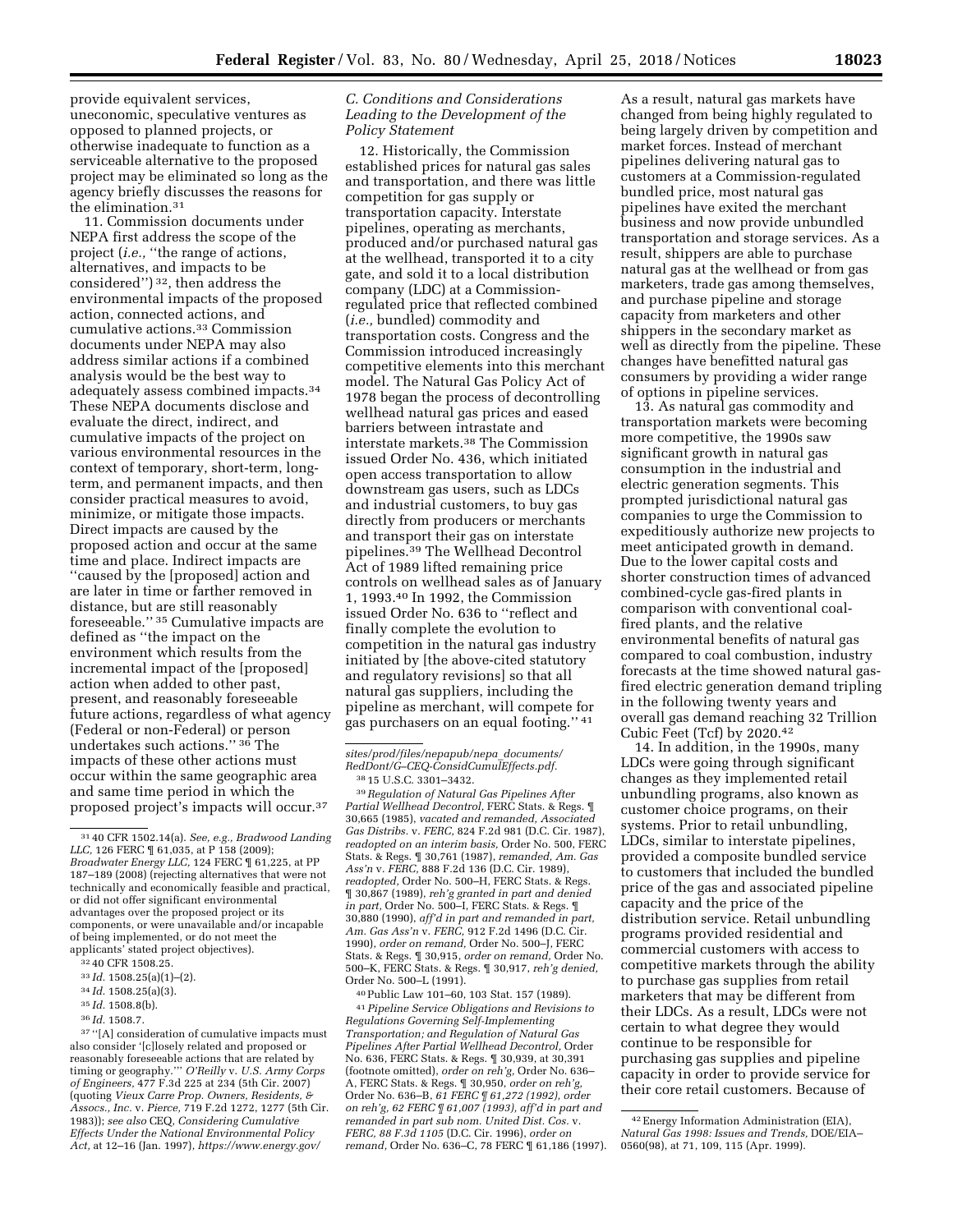this uncertainty, many LDCs sought to reduce their firm contract commitments with interstate pipelines, both in terms of the duration and quantity of firm service (this reduction in service is referred to as capacity turnback). In light of the capacity turnback situation and potential stranded cost issues that arose on certain pipelines following restructuring, many LDCs were concerned about the impact any new pipeline expansion construction could have on the value of their existing pipeline capacity contracts, and the potential rate implications of overbuilding.43 These concerns were exacerbated by the fact that the Commission's pricing policy for new construction prior to the Policy Statement called for expansion project costs to be rolled into existing system costs to derive rolled-in rates in a future NGA section 4 rate case.<sup>44</sup> At that time, the Commission generally ruled in favor of rolled-in rates when the cost impact of the expansion project, spread across the pipeline's system, resulted in a rate impact on existing customers of five percent or less and the expansion provided operational and/or financial benefits to the system.45 All shippers bore some burden of the expansion project's cost, whether they benefitted from the project or not, without being allowed to adjust their contracted volumes. LDCs and other parties believed that this pricing policy sent the wrong price signals by masking the real costs of an expansion project and could result in overbuilding of capacity and subsidization of an expansion by a pipeline's existing shippers.

# *D. Proceedings Leading to the Policy Statement, Purpose of the Policy Statement, and the Issues It Sought To Address*

15. In response to the concerns described above, the Commission issued the Notice of Proposed Rulemaking (NOPR), *Regulation of Short-Term Natural Gas Transportation Services,*46 and the Notice of Inquiry, *Regulation of Interstate Natural Gas Transportation* 

*Services,*47 to explore issues related to its policies on certification and pricing of new construction projects. In the NOPR, the Commission asked questions relating to many of the issues that have arisen in recent certificate proceedings including: Whether the Commission should look behind the precedent agreements or contracts presented as evidence of market demand to assess independently the market's need for additional gas service; whether the Commission should apply a different standard to precedent agreements or contracts with affiliates than with nonaffiliates; whether the Commission should, in an effort to check overbuilding and capacity turnback, take a harder look at proposals that are designed to compete for existing market share rather than bring service to a new customer base; and whether the Commission should apply a different standard to project sponsors who do not plan to use either federal or stategranted rights of eminent domain to acquire right-of-way.48

16. Information received in these proceedings, as well as experience evaluating proposals for new pipeline construction, persuaded the Commission to revisit its policy for certificating new construction.49 The Commission issued the Policy Statement intending that it would provide the natural gas industry with guidance as to how the Commission would evaluate applications for new natural gas projects. The Commission sought ''to foster competitive markets, protect captive customers, and avoid unnecessary environmental and community impacts while serving increasing demands for natural gas.'' 50

17. These objectives were realized primarily by a shift from rolled-in pricing to incremental pricing. Under incremental pricing, existing customers using existing facilities do not contribute to, and thereby do not subsidize, the cost of constructing and operating new projects.51 Applicants

51The Policy Statement recognized there may be instances where expansion project costs should be rolled into the rates of existing customers; for example, when inexpensive expansibility is made possible because of earlier, costly construction. In such a case, ''because the existing customers bear the cost of the earlier, more costly construction in their rates, incremental pricing could result in the new customers receiving a subsidy from the existing customers because the new customers

can recover the costs of the new facilities only from shippers who use them, and are fully at risk for the cost of the new facilities and will bear the financial burden of any unsubscribed capacity. In the Policy Statement, the Commission reasoned that incremental pricing would send the proper price signals for new construction and indicate whether a project is financially viable.52

18. The Policy Statement stated that the Commission will approve an application for a new project only if its public benefits outweigh its residual adverse effects.53 The Policy Statement described this balancing of benefits and adverse effects as an economic test.54 In addition to the economic screen established by the Policy Statement, the Commission simultaneously considers the environmental impacts of a proposed project and imposes mitigation measures to address potential environmental impacts.

#### *E. Changed Circumstances Since Issuance of the Policy Statement*

19. Over the last decade, the United States has seen an unprecedented change in the dynamics of the natural gas market and the supply and demand forces driving it. Led by advancements in production technologies, primarily in accessing shale reserves, natural gas supplies have increased dramatically. Domestic natural gas production has increased from 21.3 Tcf in 2010 to 26.9 Tcf in 2017.55 The Energy Information Administration's (EIA) *Annual Energy Outlook 2018* forecasts continued supply growth over the next 25 years, increasing to nearly 39 Tcf by 2035 and 43 Tcf by 2050.56 In addition, driven by liquefied natural gas (LNG) exports, increased pipeline exports to Mexico, and reduced imports from Canada, the EIA shows that the United States became a net exporter of natural gas in 2017.57

20. As natural gas production has increased, so has demand, rising from

54 *Id.* 

55EIA, *Natural Gas Summary* (Mar. 30, 2018) (in table see row labeled ''Dry Production;'' click link in the final column to view history) (*Natural Gas Summary*), *[https://www.eia.gov/dnav/ng/ng](https://www.eia.gov/dnav/ng/ng_sum_lsum_dcu_nus_a.htm)*\_*sum*\_ *lsum*\_*dcu*\_*nus*\_*[a.htm.](https://www.eia.gov/dnav/ng/ng_sum_lsum_dcu_nus_a.htm)* 

56EIA, *Annual Energy Outlook 2018,* at tbl.13 (Feb. 6, 2018) (in table see row labeled ''Dry Gas Production'' under the reference case) (*Annual Energy Outlook 2018*), *[https://www.eia.gov/](https://www.eia.gov/outlooks/aeo/data/browser/#/) [outlooks/aeo/data/browser/#/](https://www.eia.gov/outlooks/aeo/data/browser/#/)* ?id=13- AEO2018&cases=ref2018&sourcekey=0.

57*Natural Gas Summary* (in table compare rows labeled ''Imports'' and ''Exports'').

<sup>43</sup>*See, e.g.,* Policy Statement, 88 FERC ¶ 61,227 at 61,741 (summarizing comments from the American Gas Association, Baltimore Gas and Electric Company, and Philadelphia Gas Works requesting that pipelines not be allowed to impose the costs of unsubscribed capacity created through the construction of excess capacity on existing shippers).

<sup>44</sup>*Pricing Policy for New and Existing Facilities Constructed by Interstate Natural Gas Pipelines,* 71 FERC ¶ 61,241 (1995), *order on reh'g,* 75 FERC ¶ 61,105 (1996).

<sup>45</sup> *Id.,* 71 FERC ¶ 61,241 at 61,916–61,917.

<sup>46</sup>*Regulation of Short-Term Natural Gas Transportation Services,* Notice of Proposed Rulemaking, FERC Stats. & Regs. ¶ 32,533 (1998) (cross-referenced at 84 FERC ¶ 61,085).

<sup>47</sup>*Regulation of Interstate Natural Gas Transportation Services,* Notice of Inquiry, FERC. Stats. & Regs. ¶ 35,533 (1998) (cross-referenced at 84 FERC ¶ 61,087).

<sup>48</sup>NOPR, FERC Stats. & Regs. ¶ 32,533 at 33,489– 90.

<sup>49</sup>Policy Statement, 88 FERC ¶ 61,227 at 61,737.  $^{50}\,Id.$  at 61,743. These same aims apply to this Notice of Inquiry.

would not face the full cost of the construction that makes their new service possible.'' Policy Statement, 88 FERC ¶ 61,227 at 61,746.

<sup>52</sup> *Id.* 

<sup>53</sup> *Id.* at 61,745.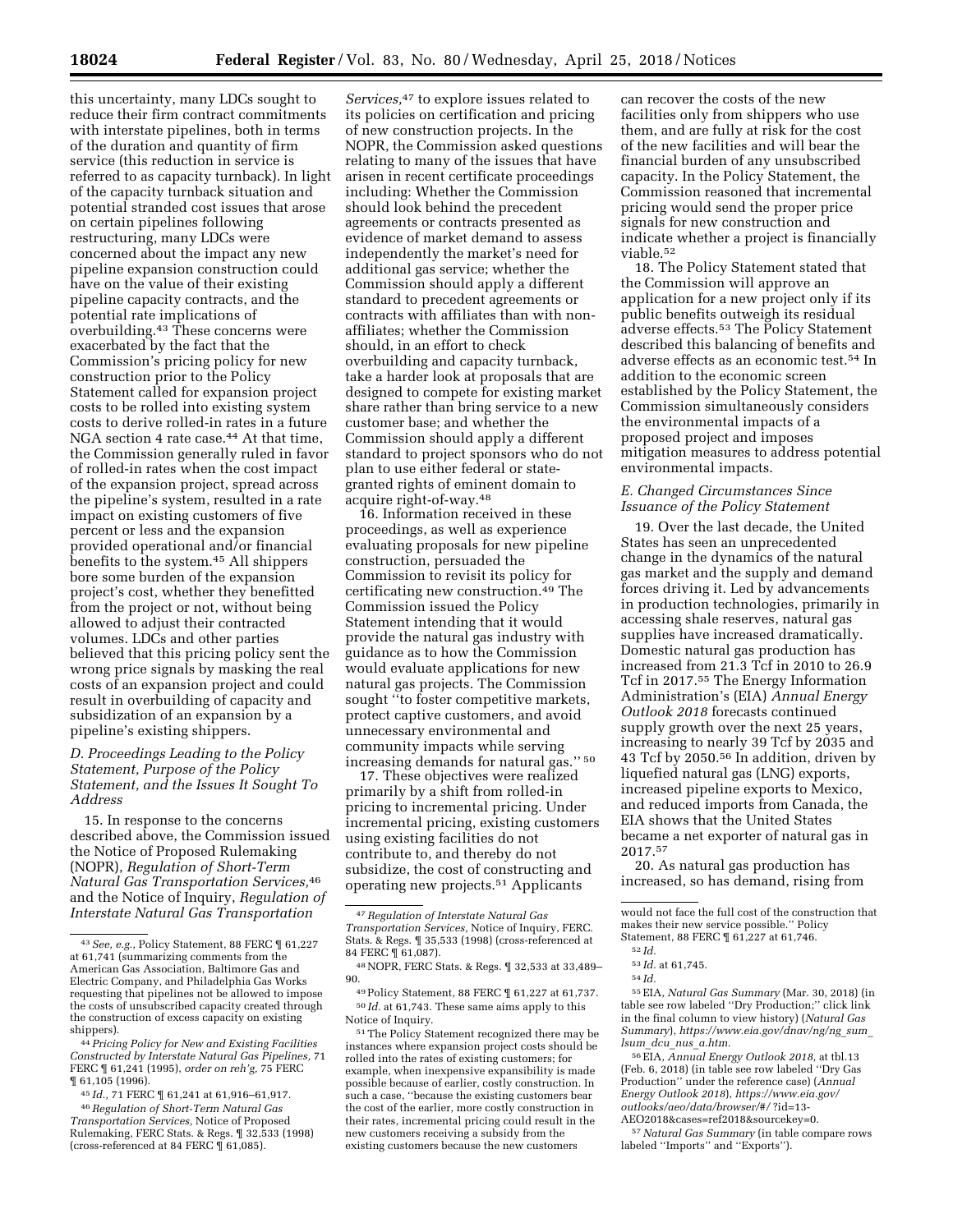24.1 Tcf in 2010 to 27.1 Tcf in 2017, driven in part by an increase in gas-fired electric generation.58 The EIA's *2018 Annual Energy Outlook* projects continued growth in domestic demand to over 31.4 Tcf by 2035 and nearly 35 Tcf by 2050.59

21. Increases in both domestic and international demand for natural gas produced in the United States, combined with the availability of competitively-priced gas from shale reserves and associated gas extracted in tandem with oil, have reduced prices and price volatility and shifted the emphasis of the types of proposed natural gas infrastructure projects from storage to transportation and exports, leading to the Commission receiving and approving an increased number of pipeline and LNG export terminal applications since 2010.60 Much of the increased production is attributable to Appalachian shale deposits, predominately the Marcellus and Utica, located in Pennsylvania, West Virginia, Ohio, and New York.61 Although these areas have historically produced natural gas, the volumes had been relatively small and much of the infrastructure in the area was built to deliver natural gas to traditional regional markets and was not able to transport the burgeoning supply volumes to more distant markets without significant system expansions. In response to this take-away bottleneck, the Commission received a host of applications proposing either to construct greenfield pipelines 62 to transport gas out of the region or to increase the capacity of existing infrastructure through the addition of compression and pipeline looping.63

61New York's shale reserves remain undeveloped due to a prohibition on high-volume hydraulic fracturing in effect since 2008.

62A greenfield pipeline is defined as a new pipeline system that is operated as a separately regulated company with its own rates and tariff. For example, the NEXUS Project is a greenfield pipeline. *NEXUS Gas Transmission, LLC,* 160 FERC ¶ 61,022 (2017).

63A pipeline loop is a segment of pipe constructed parallel to an existing pipeline to increase capacity. For example, Southern Natural Gas Company, L.L.C.'s Fairburn Expansion Project

Other producing areas have also experienced a dramatic growth in output starting in the mid-2000s, from traditional oil and gas fields in the Permian Basin in West Texas to the more recently developed Bakken Shale Formation in North Dakota. This increased production has also prompted applications to add capacity to transport gas to consumers.

22. In addition, contracting patterns are changing significantly as a result of the supply growth. In the past, LDCs contracted for a large percentage of the total interstate pipeline capacity, transporting supplies from the production area to their customers. Increasingly, however, LDCs are purchasing gas supplies further downstream at market area pooling points or their citygates as other parties increasingly contract for pipeline capacity. Natural gas producers are now contracting for an increasing amount of firm pipeline capacity on expansion projects in an effort to provide a secured commercial outlet for their supplies. For many of these projects, producers are interested in transporting their natural gas to the nearest pooling point on the pipeline system, where the gas can be sold to other parties serving downstream markets. Therefore, an increasing number of projects are being designed to transport gas to a point of distribution on the interstate pipeline grid, which may not correspond to a defined market or end use.

# *F. Executive Order 13807,* ''*Establishing Discipline and Accountability in the Environmental Review and Permitting Process for Infrastructure Projects*''

23. On August 15, 2017, President Trump issued Executive Order 13807 ''Establishing Discipline and Accountability in the Environmental Review and Permitting Process for Infrastructure Projects'' to ''ensure that the Federal environmental review and permitting process for infrastructure projects is coordinated, predictable, and transparent.'' 64 Executive Order 13807 states that inefficiencies in the project decision-making process, including the management of environmental reviews and permit decisions or authorizations, ''have delayed infrastructure investments, increased project costs, and blocked the American people from enjoying improved infrastructure that would benefit our economy, society, and environment.'' 65 Executive Order

13807 sets forth several components of its policy, including to ''ensure that Federal authorities make informed decisions concerning the environmental impacts of infrastructure projects,'' ''provide transparency and accountability to the public regarding environmental review and authorization decisions,'' and ''make timely decisions with the goal of completing all Federal environmental reviews and authorization decisions for major infrastructure projects within 2 years.'' 66 The Commission is committed to carrying out the goals of Executive Order 13807 to improve the efficiency, timing, and overall predictability of the Commission's certification process.67

# *G. The Commission's Evaluation Under the Policy Statement*

24. The Policy Statement explained that the Commission will consider whether a proposed project's anticipated public benefits outweigh its residual adverse effects on economic interests. If so, the Commission will then complete an analysis of the project's environmental impacts and incorporate those findings in reaching a conclusion on whether a project is required by the public convenience and necessity. If not, an application will be denied and there will be no reason to consider environmental impacts.68

25. Because the NEPA review typically takes longer than the review of the non-environmental aspects of a proposed project, in practice the Commission often initiates its study of environmental impacts at the applicant's request during pre-filing and before an application is filed. Also, most natural gas projects require approvals from numerous other federal, state, and local agencies or federally recognized Indian tribes.69 Coordinating with other agencies and ensuring that NEPA documents adequately address the

67The Commission is a signatory to the Memorandum of Understanding Implementing the One Federal Decision under Executive Order 13807, which is available at *[https://www.whitehouse.gov/](https://www.whitehouse.gov/wp-content/uploads/2018/04/MOU-One-Federal-Decision-m-18-13-Part-2.pdf)  [wp-content/uploads/2018/04/MOU-One-Federal-](https://www.whitehouse.gov/wp-content/uploads/2018/04/MOU-One-Federal-Decision-m-18-13-Part-2.pdf)[Decision-m-18-13-Part-2.pdf.](https://www.whitehouse.gov/wp-content/uploads/2018/04/MOU-One-Federal-Decision-m-18-13-Part-2.pdf)* 

68*E.g., Turtle Bayou Gas Storage Co., LLC,* 135 FERC ¶ 61,233 (2014) (*Turtle Bayou*).

<sup>58</sup> *Id.* (in table see row labeled ''Total Consumption;'' click link in the final column to view history).

<sup>59</sup>*Annual Energy Outlook 2018,* at tbl.13 (in table see row labeled ''Consumption by Sector'' under the reference case).

<sup>60</sup> In 2010, the Commission authorized about 24 pipeline projects comprising 9.2 billion cubic feet (Bcf) per day, 20 storage projects comprising 149 Bcf per day capacity with 5.6 Bcf per day deliverability, and no LNG import/export facilities. In 2017, the Commission authorized about 49 pipeline projects comprising 30.8 Bcf per day and 2 storage projects comprising no new capacity but increased deliverability. Between 2014 and 2017 the Commission also authorized 13 LNG import/ export projects for 16 Bcf per day deliverability.

includes a 1.6-mile-long, 30-inch-diameter pipeline loop to add capacity to the system. *S. Nat. Gas Co.,* 

<sup>&</sup>lt;sup>64</sup> Exec. Order No. 13807, 82 FR 40463, 40463 (Aug. 15, 2017). 65 *Id.* 

<sup>66</sup> *Id.* Executive Order 13807 defines ''major infrastructure project'' as ''an infrastructure project for which multiple authorizations by Federal agencies will be required to proceed with construction, the lead Federal agency has determined that it will prepare an environmental impact statement'' under NEPA ''and the project sponsor has identified the reasonable availability of funds sufficient to complete the project.'' *Id.* 40464.

<sup>69</sup>For example, projects may require Clean Water Act section 401 water quality certifications, Clean Air Act permits, and concurrence letters or Biological Opinions from the National Marine Fisheries Service or United States Fish and Wildlife Service.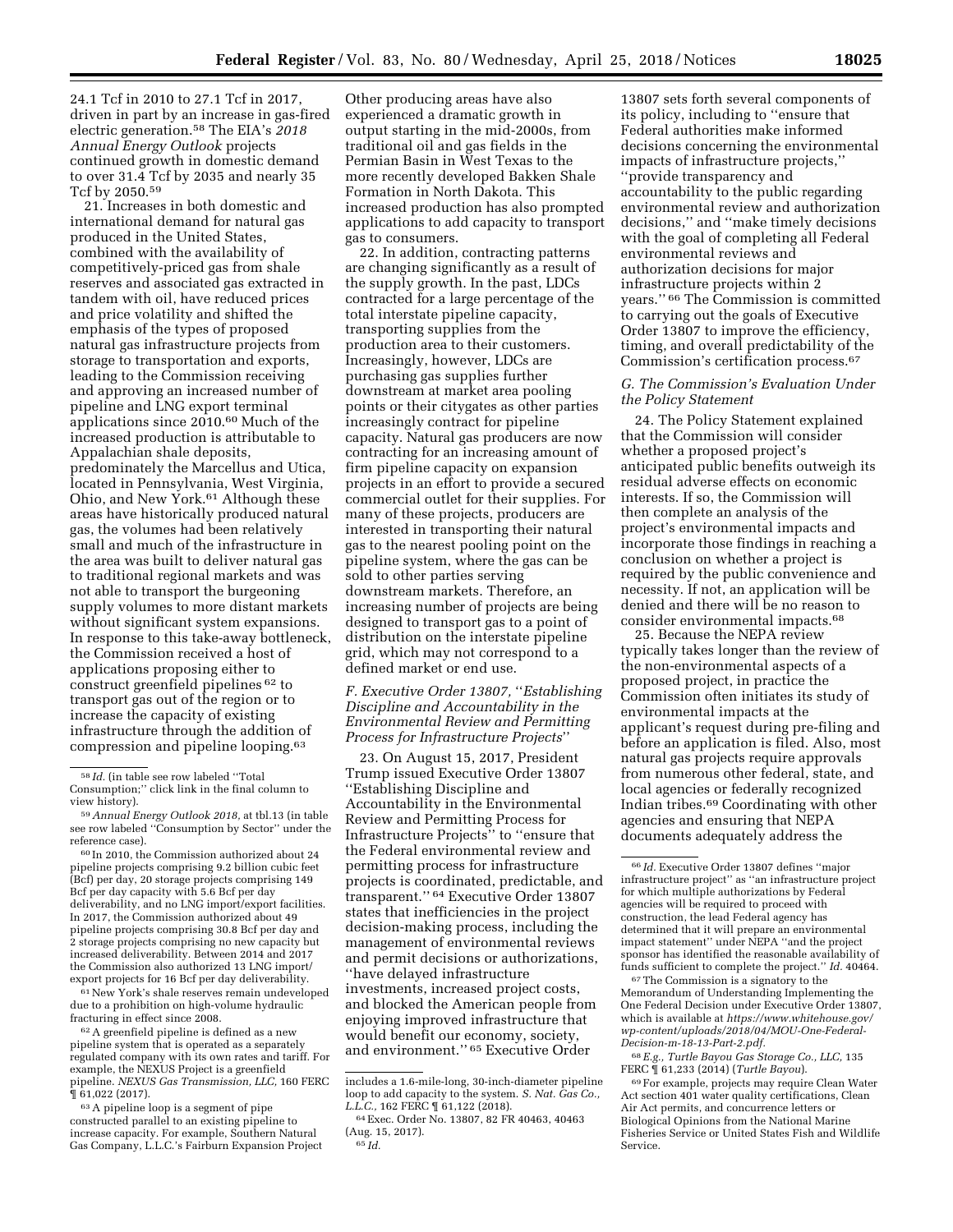concerns of agencies, federally recognized tribes,70 and stakeholders can extend the time needed to complete the NEPA review process.

# *H. Applying the Policy Statement*

#### 1. Threshold Requirement

26. The Policy Statement's threshold requirement is that an applicant financially support the project without relying on subsidization from its existing customers.<sup>71</sup> For greenfield projects, this is the case by definition, as these new projects have no existing customers.72 For existing jurisdictional natural gas companies, the Policy Statement's adoption of incremental rates as the default pricing mechanism for new capacity ensures that the project sponsor and its expansion customers bear all the economic risks of constructing and operating new facilities, without subsidization from the company's existing customers.73 When an existing natural gas company proposes to use its existing system rates as initial recourse rates for an expansion, the natural gas company is required to demonstrate that the incremental revenue received would exceed the incremental cost of the new project before being granted approval to roll the costs of the expansion into its system rates, thereby ensuring existing customers will not subsidize the expansion.74

2. Factors To Be Balanced in Assessing the Need for a New Project

(a) Potential Adverse Effects on Affected Interests

27. When the no-subsidy threshold requirement is met, the next step in the Commission's analysis is to determine whether the applicant has eliminated or minimized any residual adverse effects the project might have on: (1) The applicant's existing customers, (2) existing pipelines in the market and their captive customers, and (3)

landowners and communities affected by the proposed project.75

28. The Policy Statement recognized that the interests of an applicant's existing customers may be adversely affected if the proposed expansion results in a degradation in service for existing customers.76 Furthermore, the interests of an existing pipeline in the same market area and its captive customers may be adversely affected by a new competitor because, under the Commission's current rate model, customer rates on an existing pipeline can rise to cover the costs of any capacity that goes unsubscribed due to volumes (*i.e.,* customers) migrating to a new competing pipeline.

29. The Commission has historically taken a pro-competitive approach in approving new projects, believing that potential adverse impacts on existing competitors through the potential future loss of load are likely to be outweighed by the economic and reliability benefits to natural gas consumers that come from increased access to new supply sources of competitively-priced natural gas.77 The Commission's longstanding policy has been to allow companies to compete for markets and to uphold the results of that competition absent a showing of anticompetitive or unfair competition.78 There have been few instances where companies or their customers have raised concerns over the impact that the construction of a new project would have on an existing pipeline system or its captive customers. In those instances, competitor pipelines have argued that their captive shippers would be burdened with stranded costs or discount adjustments.79 The Commission has historically not been persuaded by the objections, finding that a new pipeline would benefit consumers through increased competition.80

30. Finally, under the Policy Statement, the Commission looks at adverse impacts on landowners and

77*E.g., Ruby Pipeline, L.L.C.,* 128 FERC ¶ 61,224, at PP 37–39 (2009); *Guardian Pipeline, L.L.C.,* 91 FERC ¶ 61,285, at 61,976–61,977 (2000).

78*Ruby Pipeline,* 128 FERC ¶ 61,224 at P 35; *Guardian Pipeline,* 91 FERC ¶ 61,285 at 61,977.

79*Ruby Pipeline,* 128 FERC ¶ 61,224 at PP 22–26; *Guardian Pipeline,* 91 FERC ¶ 61,285 at 61,974– 61,975.

80*Ruby Pipeline,* 128 FERC ¶ 61,224 at P 37; *Guardian Pipeline,* 91 FERC ¶ 61,285 at 61,976– 61,977.

communities affected by a proposed project. The Policy Statement noted that ''[t]raditionally, the interests of the landowners and the surrounding community have been considered synonymous with the environmental impacts of a project,'' but explains that ''[l]andowner property rights issues are different in character from other environmental issues considered under [NEPA].'' 81 Since issuance of the Policy Statement, the Commission's environmental analyses have come to adopt a more expansive consideration of property rights issues, so issues that previously might not have been routinely reviewed in the environmental document—*e.g.,* a project's potential impact on property values, community development, employment, tax revenue, and disadvantaged populations—now are. Thus, these issues are, in effect, considered twice, once in the context of the Policy Statement assessment focusing on economic impacts, and again in the NEPA review focusing on environmental impacts. Economic impacts on landowners and surrounding communities can be, and often are, mitigated, for example, through alternative routing of the proposed rights-of-way, co-location with existing utility corridors, and negotiating the purchase of rights-of-way.82

## (b) Public Benefits

31. The Policy Statement identified various public benefits including: (1) Meeting unserved demand (2) eliminating bottlenecks; (3) providing access to new supplies; (4) lowering costs to consumers; (5) providing new interconnects that improve the interstate pipeline network; (6) providing competitive alternatives; (7) increasing electric reliability; and (8) advancing clean air objectives.83 As evidence of unserved demand following issuance of the Policy Statement, applicants have most often presented precedent agreements with prospective customers for long-term firm service.84

83Policy Statement, 88 FERC ¶ 61,227 at 61,748. 84 In the order authorizing a new project, the Commission requires that prior to construction, the certificate-holder must file a written statement affirming that it has executed contracts that reflect

<sup>70</sup>The Commission consults with potentially affected federally recognized Indian tribes as set forth in our tribal consultation policy statement. *Policy Statement on Consultation with Indian Tribes in Commission Proceedings,* Order No. 635, FERC Stats. & Regs. 1 31,148 (2003) (crossreferenced at 104 FERC ¶ 61,108).

<sup>71</sup>Policy Statement, 88 FERC ¶ 61,227 at 61,746. 72*E.g., Sierrita Gas Pipeline, LLC,* 147 FERC ¶ 61,192 (2014).

<sup>73</sup>*Trailblazer Pipeline Co.,* 95 FERC ¶ 61,258 (2001); *see also E. Tenn. Nat. Gas LLC,* 154 FERC ¶ 61,161 (2016).

<sup>74</sup>The Policy Statement also allows projects that are designed to improve service to existing customers (*i.e.,* by replacing existing capacity or improving reliability) to be rolled into system rates. The Policy Statement explained that increasing the rates of the existing customers to pay for these improvements is not a subsidy. Policy Statement, 88 FERC ¶ 61,227 at 61,746 n.12.

<sup>75</sup> *Id* at 61,745.

<sup>76</sup>As part of the certification process the Commission confirms through engineering analyses that the proposed facilities are appropriately designed to provide the proposed new services and verifies that the proposed project will not adversely affect the services the applicant is obligated to provide to its existing customers. *See, e.g., Tex. Gas Transmission, LLC,* 152 FERC ¶ 61,160 (2015).

<sup>81</sup>Policy Statement, 88 FERC ¶ 61,227 at 61,748. 82For example, Columbia Gas Transmission, LLC, incorporated eight route variations between issuance of the draft EIS and final EIS of its Leach XPress Project to address landowner requests. Final EIS, at 2–5 (Sept. 1, 2016) (Docket No. CP15–514– 000). Also, Algonquin Gas Transmission, LLC, collocated 93 percent of its Algonquin Incremental Market Project pipeline facilities within or adjacent to existing right-of-ways, including its own pipelines, public roadways, railways and electric transmission line corridors. Final EIS, at 2–12 (Jan. 23, 2014) (Docket No. CP14–96–000).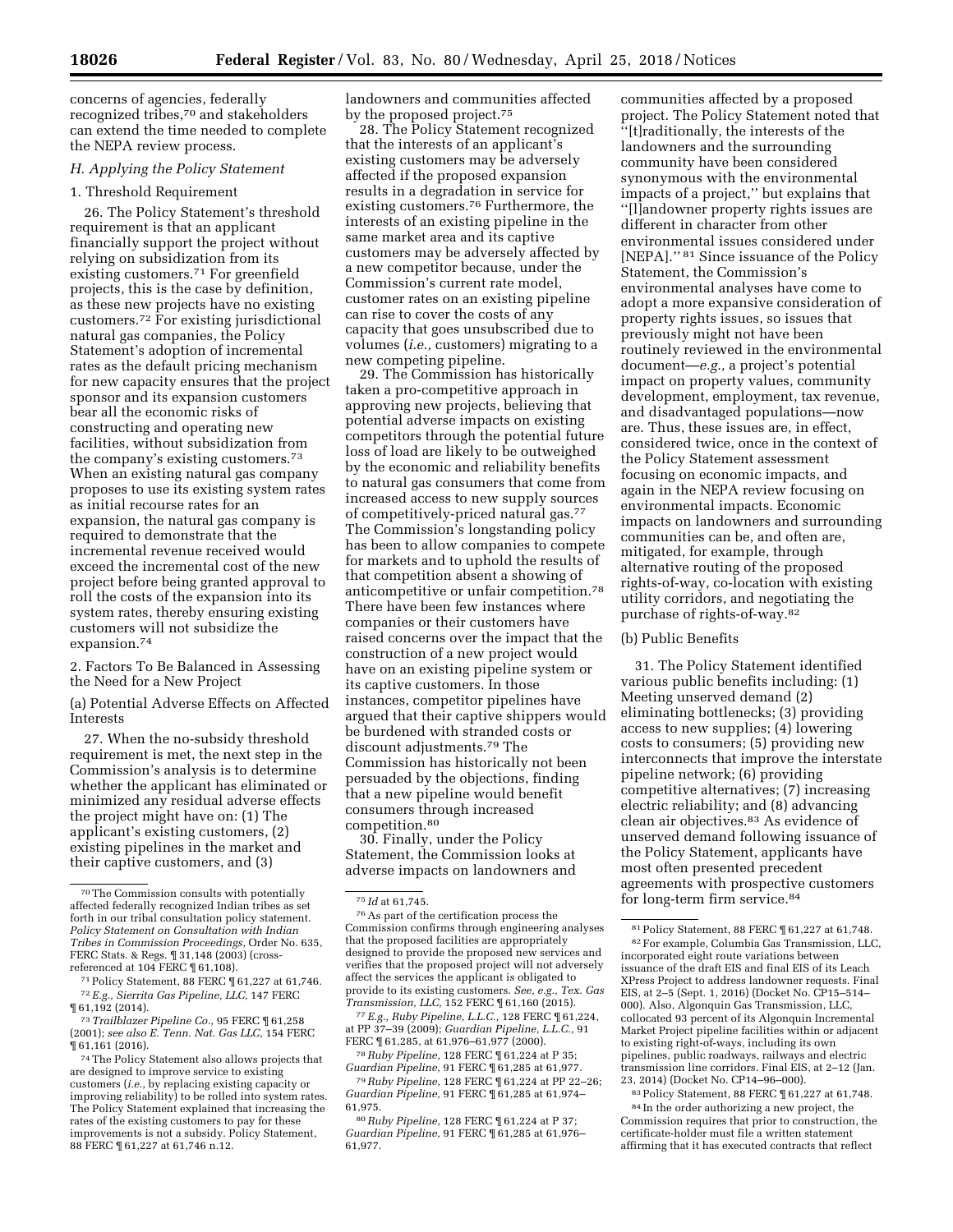# (c) Balancing Public Benefits and Adverse Effects

32. The Policy Statement recognized that, in the context of balancing public benefits against adverse effects, it is difficult to construct bright line standards or tests, as such tests are unlikely to be flexible enough to resolve specific cases and to allow the Commission to take into account different relevant interests. The Policy Statement described a sliding scale approach where the ''more interests adversely affected or the more adverse impact a project would have on a particular interest, the greater the showing of public benefits from the project required to balance the adverse impact."<sup>85</sup>

33. The Policy Statement provided two examples of the sliding scale approach. First, if an applicant is able to acquire all or substantially all of the necessary rights-of-way by negotiation prior to filing the application, and the proposal is to serve a new, previously unserved market, it would not adversely impact the applicant's existing shippers, competing companies or their existing shippers, or affected landowners and communities.86 Under these circumstances, landowners would not be subject to eminent domain proceedings, and because the proposed project would be new, there would be no existing customers who might be called upon to subsidize the project. In the second example, the Policy Statement recognized that an applicant may not be able to acquire all the necessary rights-of-way by negotiation prior to filing the application.87 Therefore, the applicant might minimize the effect of the project on landowners by negotiating to acquire as much of the rights-of-way as possible. In this case, the applicant may be called upon to present some evidence of market demand, but under the sliding scale approach, the benefits that would need to be shown would be less than in a case where no rights-of-way had been previously acquired by negotiation. If an applicant had precedent agreements with multiple parties for most of the new capacity, this would be strong evidence of market demand and potential public benefits that could outweigh the inability to negotiate rightof-way agreements with some landowners.

34. The Policy Statement observed that a few holdout landowners cannot

87 *Id.* 

veto a project if the applicant provides evidence of project benefits sufficient to justify a finding of public convenience and necessity and issuance of a certificate.88 The strength of the benefit showing will need to be proportional to the applicant's anticipated reliance on eminent domain to acquire necessary property rights. If the Commission finds project benefits will outweigh adverse impacts on economic interests, it then proceeds to consider the results of its NEPA review in reaching a decision on whether the proposed project is required by the public convenience and necessity.89

# **I. Commission Precedent and the Evolution of the Implementation of the Policy Statement**

35. Prior to adopting the Policy Statement, the Commission required applicants to show that some percentage of proposed capacity was subscribed under long-term firm service agreements.90 The Policy Statement adopted a new approach, under which the Commission would allow an applicant to rely on a variety of operational, economic, and environmental factors to demonstrate need.91 In practice, applicants have generally elected to present, and the Commission has accepted, customer commitments as the principal factor in demonstrating project need.92 Today, many proposed projects are fully, or nearly fully, subscribed under long-term firm service agreements that the Commission accepts as strong evidence that there is market demand for a proposed project.93 The Commission

90*E.g., El Paso Nat. Gas Co.,* 65 FERC ¶ 61,276, at 61,270–61,271 (1993) (requiring applicant to submit ''long-term'' contracts or precedent agreements for a ''substantial amount'' of proposed firm transportation capacity); *Tex. E. Transmission Corp.,* 82 FERC ¶ 61,238, at 61,915–61,917 (1998) (explaining that a minimum level of 25 percent evolved after *El Paso Natural Gas*).

91Policy Statement, 88 FERC ¶ 61,227 at 61,747 (''the Commission will consider all relevant factors reflecting on the need for the project. These might include, but would not be limited to, precedent agreements, demand projections, potential cost savings to consumers, or a comparison of projected demand with the amount of capacity currently serving the market.'').

92*See, e.g., PennEast Pipeline Co., LLC,* 162 FERC ¶ 61,053, at PP 27–36 (2018) (*PennEast*); *Atlantic Coast Pipeline, LLC,* 161 FERC ¶ 61,042, at PP 56– 63 (2017) (*Atlantic Coast*).

93Policy Statement, 88 FERC ¶ 61,227 at 61,743; *see, e.g., PennEast,* 162 FERC ¶ 61,053 (990,000

has not looked beyond contracts for a further determination of market or supply need since the adoption of incremental pricing and the resultant shifting of the risk of constructing new capacity to the pipeline and the expansion shippers. In instances where an applicant has neither entered into any precedent agreements for its project nor submitted other evidence to show need, and the project will cause adverse effects, the Commission has declined to issue a certificate.94

36. Stakeholders in some proceedings have raised questions as to whether precedent agreements continue to be an appropriate indicator of project need and whether the Commission should reconsider its approach to examining project need. This includes both the question of the overall need for the proposed project within the energy marketplace, as well as the need for the capacity of individual project shippers. Specific concerns raised have included: (1) Whether existing infrastructure can accommodate the incremental service to be provided by proposed project; (2) whether anticipated demand in the project's markets will truly materialize; (3) the potential for renewable energy to meet future demand for electricity generation and its potential impacts on projects designed to serve natural gasfired generators; (4) the need for the Commission to evaluate the new natural gas pipeline infrastructure on a regionwide basis; and (5) whether agreements with affiliates constitute a showing of market need.

### **II. The Commission's NEPA Review**

37. Since the early 2000s, the Commission has encouraged jurisdictional natural gas companies to use a voluntary pre-filing program for natural gas pipeline projects.95 During the pre-filing process, applicants can coordinate with Commission staff and other agencies to identify and resolve major environmental issues on a project before filing an application.96 Proposed

94*See, e.g., Jordan Cove Energy Project, L.P.,* 154 FERC ¶ 61,190, *reh'g denied,* 157 FERC ¶ 61,194 (2016); *Turtle Bayou,* 135 FERC ¶ 61,233.

95 In addition, in response to the Energy Policy Act of 2005, the Commission established pre-filing regulations, which are mandatory for LNG terminal facilities. 18 CFR 157.21.

96The Kern River 2003 Expansion Project (Docket No. CP01–422–000) was the first project to use the Commission's Pre-filing Process.

the service commitments described in precedent agreements.

<sup>85</sup>Policy Statement, 88 FERC ¶ 61,227 at 61,749. 86 *Id.* 

<sup>88</sup>Policy Statement, 88 FERC ¶ 61,227 at 61,749. 89 In practice the environmental document is prepared concurrently with the analysis of the economic considerations. However, as described above, if a project's anticipated public benefits fail to outweigh its residual adverse effects on economic interests, the proposal will be denied and there will be no need to consider what the environmental impacts of the project would have been.

Dth/d of 1,107,000 Dth/d capacity subscribed); *Mountain Valley Pipeline, LLC,* 161 FERC ¶ 61,043 (2017) (2,000,000 Dth/d fully subscribed); *Atlantic Coast,* 161 FERC ¶ 61,042 (1,440,000 Dth/d of 1,500,000 Dth/d capacity subscribed); *Rover Pipeline LLC,* 158 FERC ¶ 61,109, at P 44 (2017) (3,100,000 Dth/d of 3,250,000 Dth/d capacity subscribed).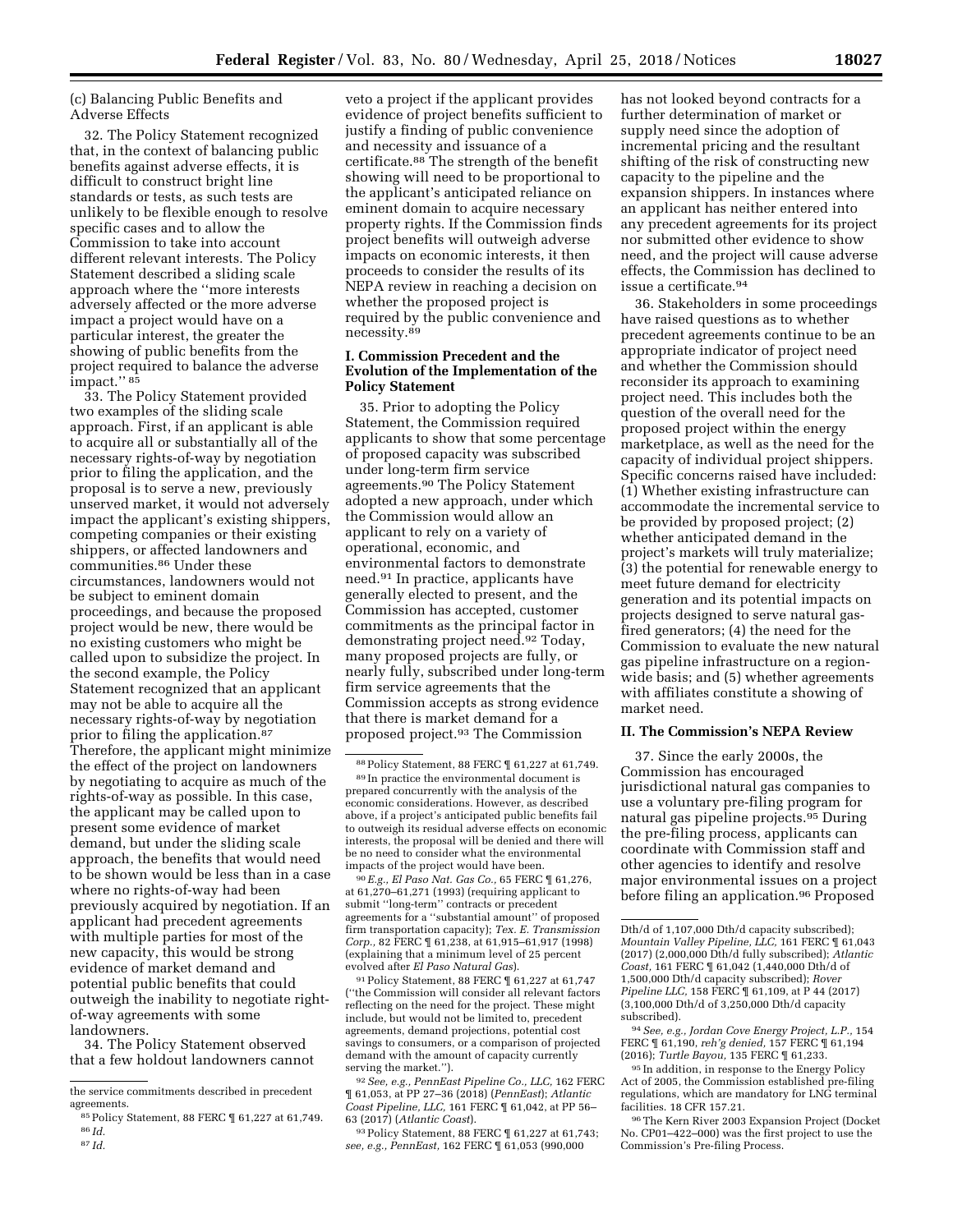projects that would typically benefit from this pre-filing process have opted to use it. The pre-filing process allows applicants and staff to engage in enhanced and early outreach efforts with stakeholders, and often results in major and minor route modifications prior to the applicant submitting an application to avoid or minimize impacts on sensitive environmental resources identified by Commission staff, other agencies, federally recognized tribes, and affected landowners.97 In addition to enhanced outreach efforts, during the pre-filing process Commission staff performs site visits, consults other agencies and federally recognized tribes, reviews drafts of an applicant's environmental resource reports, and provides comments to applicants regarding alternatives, siting concerns, inaccuracies, additional surveys or studies, and needed mitigation plans to improve the quality of an application. These efforts routinely result in improvements and changes to the proposed projects compared to the applicants' initial plan when initiating the pre-filing process. In conducting its assessment of the economic effects of a proposed project after an application is filed, the Commission can include relevant information about residual adverse effects developed in the prefiling process or during a concurrent environmental review.98

38. In reviewing an application, the Commission currently performs a lengthy NEPA review, including numerous opportunities for public involvement, consultation with other federal, state, and local agencies, and an independent evaluation of the environmental impacts of a proposed project. In July 2015, the Commission issued guidance on best practices for

98The early elimination or refinement of proposals before and during Commission review leads to a high rate of project certification, subject to protective conditions. This does not demonstrate a bias in favor of certification, as past participants have claimed. *See, e.g., NO Gas Pipeline* v. *FERC,*  756 F.3d 764, 770 (DC Cir. 2014) (''Presumably under most regulatory schemes, by the time applicants and their expert counsel have worked through changes, adaptations, and amendments, they are not likely to pursue many certificates that are hopeless. The fact that they generally succeed in choosing to expend their resources on applications that serve their own financial interests does not mean that an agency which recognizes merit in such applications is biased.''); *Minisink Residents for Envtl. Pres. and Safety* v. *FERC,* 762 F.3d 97, 108 n.7 (DC Cir. 2014) (*Minisink*) (same).

stakeholder outreach programs for natural gas projects.99 This guidance identifies the various opportunities for public engagement by project applicants and Commission staff throughout the pre-filing and NEPA review process, including project briefings to elected officials, open houses, scoping sessions, agency meetings, site visits, and NEPA document comment periods.

39. Commission staff performs a thorough independent review of the environmental impacts of a proposed project through verifying submitted information and comments, issuing information requests to clarify inaccuracies or obtain additional information, and consulting with federal, state, and local agencies and federally recognized tribes. Commission NEPA documents address impacts on various environmental resources, including geology, soils, groundwater, surface water, wetlands, aquatic resources, vegetation, wildlife, special status species, cultural resources, land use, recreation, aesthetics, socioeconomics, air quality, climate change, noise, and reliability and safety.

40. Over the past decade there has been a marked increase in the involvement of federally recognized tribes, affected landowners, and environmental organizations in proposed natural gas project proceedings. Concerns raised have primarily focused on the need for new projects, alternatives, cumulative impacts, and the effects related to the production and consumption of natural gas (particularly the contribution of GHG emissions to global climate change).

#### *A. Alternatives*

41. The Commission's NEPA documents address a wide variety of alternatives. These include the noaction alternative (*i.e.,* the status quo), system alternatives (using existing, modified, or other proposed gas facilities), design alternatives (using a different pipeline diameter, looping versus compression, and electric-driven versus gas-driven compressor equipment), and route and siting alternatives that could satisfy the purpose and need of the proposed project. Alternatives considered include those contemplated by the applicant and those proposed by agencies,

federally recognized tribes, stakeholders, and Commission staff.

42. Should the Commission find that there is insufficient support for the need for a project, it could select the noaction alternative by rejecting the proposed project. However, the Commission has neither authority to require the construction of any alternative other than the project proposed, nor does it have authority to require the development of nonjurisdictional actions or projects (*e.g.,* renewable projects or energy conservation measures). When an alternative is not reasonable, *i.e.,* when it cannot function as a substitute for the proposed project, the Commission does not consider it in its NEPA analysis.

## *B. GHG Emissions and Climate Change*

43. GHG emissions are unique in that, unlike other environmental impacts studied in pipeline proceedings that have localized effects, emissions from around the globe accumulate in the atmosphere and contribute to climate change impacts worldwide.100 In 2010, CEQ issued its first draft guidance on how federal agencies can consider the effects of GHG emissions and climate change under NEPA.101 CEQ revised the draft guidance in 2014,102 and issued final guidance in 2016.103 Throughout the guidance's evolution, CEQ consistently advised agencies to quantify GHG emissions and consider both the extent to which a proposed project's GHG emissions would contribute to climate change and also how a changing climate may impact the proposed project in their NEPA documents. In April 2017, CEQ rescinded its 2016 final guidance as directed by Executive Order 13783

101CEQ, *Draft NEPA Guidance on Consideration of the Effects of Climate Change and Greenhouse Gas Emissions,* (Feb. 18, 2010), *[https://ceq.doe.gov/](https://ceq.doe.gov/docs/ceq-regulations-and-guidance/20100218-nepa-consideration-effects-ghg-draft-guidance.pdf) [docs/ceq-regulations-and-guidance/20100218-nepa](https://ceq.doe.gov/docs/ceq-regulations-and-guidance/20100218-nepa-consideration-effects-ghg-draft-guidance.pdf)[consideration-effects-ghg-draft-guidance.pdf.](https://ceq.doe.gov/docs/ceq-regulations-and-guidance/20100218-nepa-consideration-effects-ghg-draft-guidance.pdf)* 

102*Revised Draft Guidance for Federal Departments and Agencies on Consideration of Greenhouse Gas Emissions and the Effects of Climate Change in NEPA Reviews,* 79 FR 77802 (Dec. 18, 2014) (Revised Draft GHG Guidance).

103CEQ, *Final Guidance for Federal Departments and Agencies on Consideration of Greenhouse Gas Emissions and the Effects of Climate Change in National Environmental Policy Act Reviews,* (Aug. 1, 2016) (Final GHG Guidance), *[https://ceq.doe.gov/](https://ceq.doe.gov/docs/ceq-regulations-and-guidance/nepa_final_ghg_guidance.pdf)  [docs/ceq-regulations-and-guidance/nepa](https://ceq.doe.gov/docs/ceq-regulations-and-guidance/nepa_final_ghg_guidance.pdf)*\_*final*\_ *ghg*\_*[guidance.pdf.](https://ceq.doe.gov/docs/ceq-regulations-and-guidance/nepa_final_ghg_guidance.pdf)* 

<sup>97</sup>For example, after participating in the pre-filing process and holding over 200 meetings with public officials, as well as 15 ''informational sessions'' for impacted landowners, PennEast incorporated 70 of 101 identified route variations into its final proposed route. *PennEast,* 162 FERC ¶ 61,053 at P 39.

<sup>99</sup>FERC, *Suggested Best Practices for Industry Outreach Programs to Stakeholders,* (2015), *[https://](https://www.ferc.gov/industries/gas/enviro/guidelines/stakeholder-brochure.pdf)  [www.ferc.gov/industries/gas/enviro/guidelines/](https://www.ferc.gov/industries/gas/enviro/guidelines/stakeholder-brochure.pdf) [stakeholder-brochure.pdf.](https://www.ferc.gov/industries/gas/enviro/guidelines/stakeholder-brochure.pdf)* See also FERC, *Guidelines for Reporting on Cultural Resources Investigations for Natural Gas Projects* (2017), *[https://www.ferc.gov/industries/gas/enviro/](https://www.ferc.gov/industries/gas/enviro/guidelines/cultural-guidelines-final.pdf) [guidelines/cultural-guidelines-final.pdf.](https://www.ferc.gov/industries/gas/enviro/guidelines/cultural-guidelines-final.pdf)* 

<sup>100</sup>On December 15, 2009, the Environmental Protection Agency (EPA) defined air pollution to include the mix of six long-lived and directly emitted GHGs, finding that the presence of GHGs in the atmosphere may endanger public health and welfare through climate change. *Endangerment Finding and Cause or Contribute Findings for Greenhouse Gases Under Section 202(a) of the Clean Air Act,* 74 FR 66496 (Dec. 15, 2009).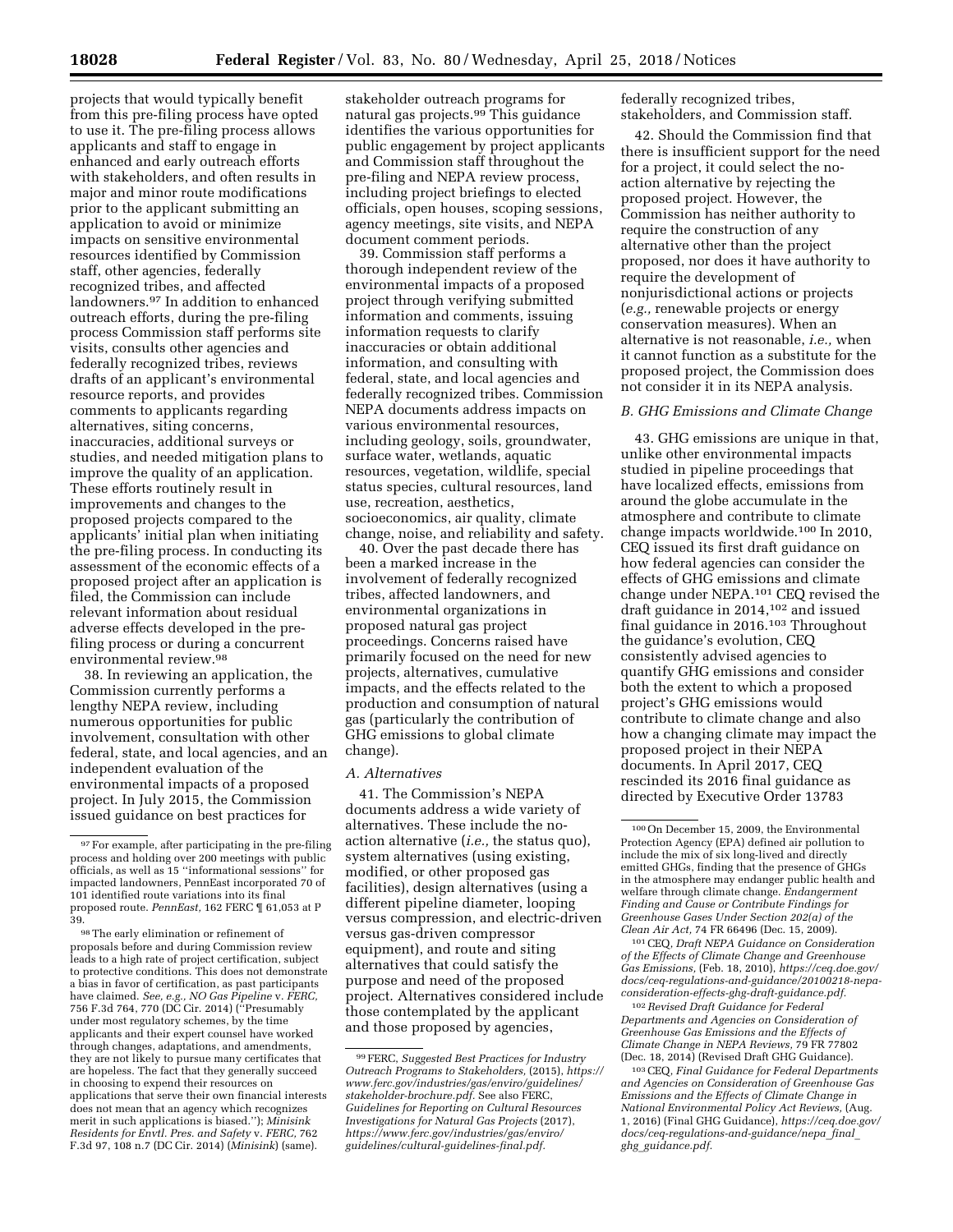## *Promoting Energy Independence and Economic Growth.*104

44. Since CEQ issued its initial draft guidance, Commission staff has addressed climate change in its NEPA documents. Over the past seven years, Commission staff has expanded its efforts to address GHG emissions and climate change by including GHG emission estimates from project construction (*e.g.,* tailpipe emissions from construction equipment) and operation (*e.g.,* fuel combustion from compressor stations and gas venting and leaks). The Commission's NEPA documents also currently include any mitigation measures the applicant will employ to reduce GHG emissions, including mitigation of methane leaks. Such measures predominantly take the form of best practices and specific technologies developed under the EPA's Natural Gas STAR Program.105 Further, the Commission's NEPA documents discuss the regulations under the Clean Air Act applicable to GHG emissions, recognize that natural gas infrastructure projects contribute GHG emissions that affect global climate change, identify the existing and projected climate change impacts occurring in a project's geographic region, and explain the impacts that climate change may have on a specific project (*e.g.,* future sea level rise and storm surge).106 Current and projected regional climate change impacts are based on the most recently issued *National Climate Assessment* 107 by the United States Global Change Research Program.108 The current assessment provides a regional analysis of climate change for eight defined United States regions: Northeast, Southeast, Northwest, Southwest,

108The United States Global Change Research Program consists of 13 federal agencies and is overseen by the Subcommittee on Global Change Research of the National Science and Technology Council's Committee on Environment, Natural Resources and Sustainability, and the White House Office of Science and Technology Policy. The federal agencies are the Departments of Agriculture, Commerce, Defense, Energy, Health and Human Services, Interior, State, and Transportation, as well as the EPA, the National Aeronautics and Space Administration, the National Science Foundation, the Smithsonian Institution, and the United States Agency for International Development.

Midwest, Great Plains, Coasts, and Alaska.

45. To the extent there exist relevant federal, regional, state, tribal, or local plans, policies, or laws for GHG emissions reductions or climate adaptations, the Commission's NEPA documents address the consistency of a proposed project's direct impacts (*e.g.,*  compressor station emissions) with those known climate goals. Individual plans may range in scope and specificity from, for example, general commitments to reduce GHG emissions, to particular plans to reduce GHG emissions by sector, as well as plans to adapt to a changing climate.

46. Historically, CEQ recognized the difficulty in identifying the extent to which a specific action or project may contribute to overall climate change, given that climate change results from the cumulative buildup of carbon dioxide and other GHGs, rather than from the incremental emissions of any one project. Additionally, there is no standard established by international or federal policy, or by a recognized scientific body that the Commission could rely on in determining whether project-specific GHG emissions are significant. Thus, the Commission has stated that, given the information available to date, any attempt by the Commission to create a significance threshold would be arbitrary.109 CEQ's revised draft and final guidance cautioned agencies about calculating a proposed project's emissions as a percentage of sector, nationwide, or global emissions in determining significance, ''unless the agency determines that such information would be helpful to decision makers and the public to distinguish among alternatives and mitigations. . . . . "<sup>110</sup> Generally, this percentage would be too low to be considered meaningful because project emissions would be miniscule compared to nationwide or global emissions. CEQ's past guidance also stated that agencies need not undertake new research or analysis of potential climate change in the proposed project area, but may instead summarize and incorporate by reference the relevant scientific literature.111

47. In recent years, commenters began raising GHG issues on an increasingly frequent basis in Commission proceedings and on appellate review, with emphasis on upstream and

downstream GHG emissions.112 Some commenters suggest that the Commission's current analyses of GHG emissions and climate change are inadequate. They argue that all projects relying on fossil fuels should be considered to cause a significant impact on climate change. Commenters also request that the Commission employ the Social Cost of Carbon tool 113 to monetize climate change impacts from estimated GHG emissions.

48. The Commission has generally declined to consider the upstream or downstream GHG emissions impacts of natural gas production or end use as indirect impacts of the proposed project because the Commission found no requisite causation and/or because the impacts of such production or end use were speculative and unknown, and therefore not reasonably foreseeable.114 With respect to the cumulative impacts analysis in which causation is not relevant, no analysis of GHG emissions from upstream and downstream activities was included except where identified upstream production wells (new) or end-use facilities (existing or proposed) were within the geographic and temporal scope of the proposed project's direct and indirect impacts.115

49. In late 2016 the Commission began providing the public with additional information, beyond the requirements of NEPA and its implementing regulations, regarding potential impacts associated with upstream unconventional natural gas production and downstream natural gas combustion even where the criteria of causation and reasonable foreseeability

113*See generally* Interagency Working Group on Social Cost of Carbon, United States Government, *Technical Support Document: Technical Update of the Social Cost of Carbon for Regulatory Impact Analysis Under Executive Order 12866* (Aug. 2016), *[https://www.epa.gov/sites/production/files/2016-](https://www.epa.gov/sites/production/files/2016-12/documents/sc_co2_tsd_august_2016.pdf) [12/documents/sc](https://www.epa.gov/sites/production/files/2016-12/documents/sc_co2_tsd_august_2016.pdf)*\_*co2*\_*tsd*\_*august*\_*2016.pdf.* 

114*See, e.g., Cent. N.Y. Oil & Gas Co.,* 137 FERC ¶ 61,121, at PP 95–105, *on reh'g,* 138 FERC ¶ 61,104, at PP 46–48 (2012), *aff'd sub nom. Coal. For Responsible Growth & Res. Conservation* v. *FERC,* 485 F. App'x 472 (2d Cir. 2012) (unpublished opinion).

115For example, in the EIS for the proposed Aguirre Offshore GasPort, a jurisdictional floating storage regasification unit and subsea pipeline to deliver gas to an existing non-jurisdictional generating complex, Commission staff disclosed the expected emissions, including GHG emissions, from both the jurisdictional project and nonjurisdictional generating station. Final EIS for the Aquirre Offshore GasPort Project,— at 4–221, tbl.4.12.2–1 (Feb. 20, 2015) (Docket No. CP13–193– 000).

<sup>104</sup>Exec. Order No. 13783, 82 FR 16576 (Apr. 5, 2017).

<sup>105</sup>EPA's Natural Gas STAR program is a voluntary partnership between the EPA and industry to ''encourage oil and natural gas companies to adopt cost-effective technologies and best practices that improve operational efficiency and reduce methane emissions.''

<sup>106</sup> 42 U.S.C. 7401–7671q.

<sup>107</sup>The current report is the *Third National Climate Assessment,* issued in May 2014. *[https://](https://nca2014.globalchange.gov/) [nca2014.globalchange.gov/.](https://nca2014.globalchange.gov/)* The United States Global Change Research Program anticipates releasing the Fourth National Climate Assessment in late 2018.

<sup>109</sup> *Fla. Se. Connection, LLC,* 162 FERC ¶ 61,233, at PP 26–27 (2018) (LaFleur and Glick, Comm'rs, dissenting).

<sup>110</sup>Revised Draft GHG Guidance, 79 FR at 77808; *accord* Final GHG Guidance at 11, 15–16. 111Final GHG Guidance at 22.

<sup>112</sup>*See, e.g., Atlantic Coast,* 161 FERC ¶ 61,042; *Transcontinental Gas Pipe Line Co., LLC,* 158 FERC ¶ 61,125, *order amending certificate,* 159 FERC ¶ 62,181, *order on reh'g,* 161 FERC ¶ 61,250 (2017), *order denying reh'g,* 162 FERC ¶ 61,192 (2018).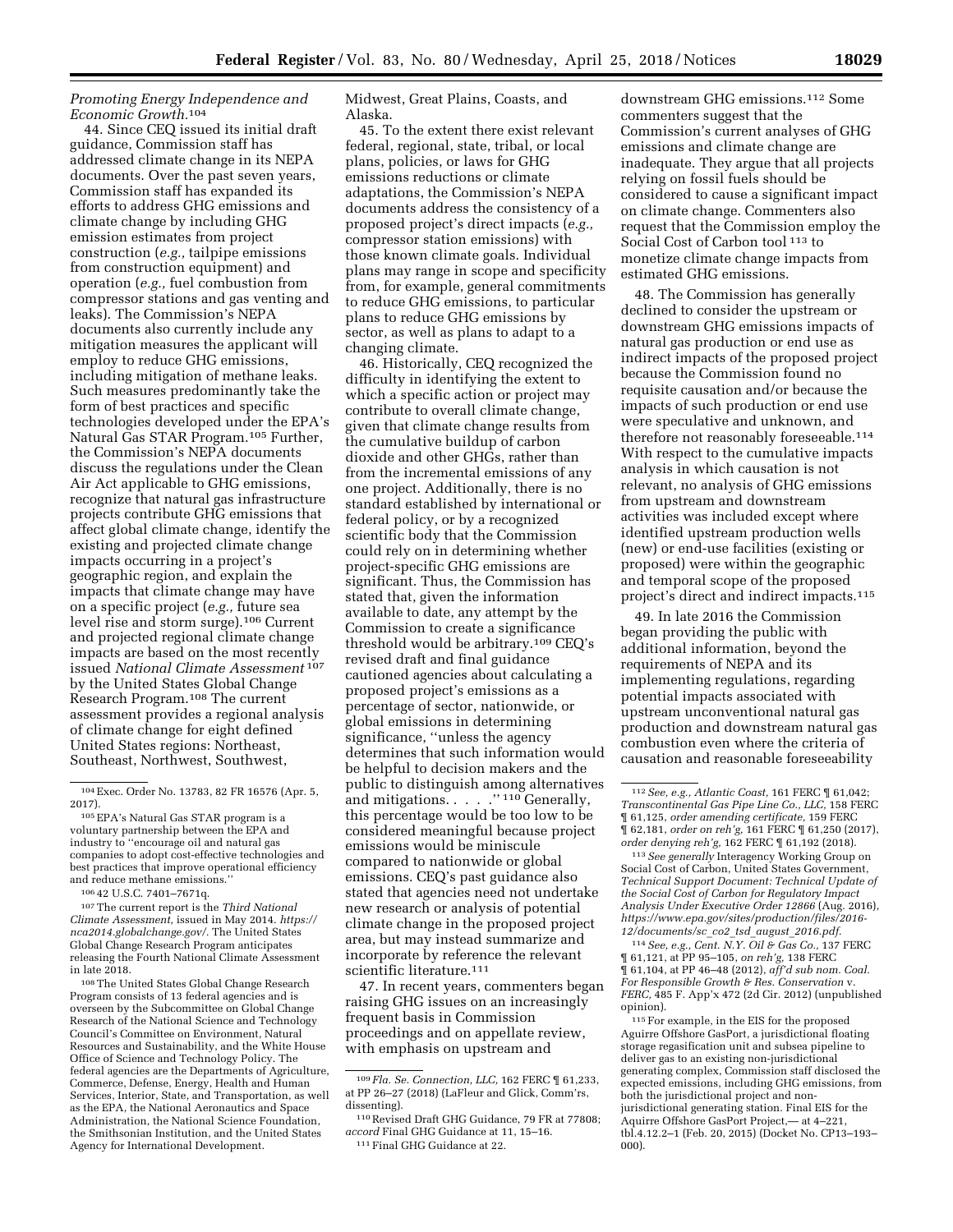were absent.116 Recent studies identify, on a generic, high-level basis, potential environmental impacts associated with natural gas production and natural gasfired power generation.117 In Commission orders for projects intended to transport gas produced from the Marcellus and Utica shales, the Commission used this information to provide general estimates of productionrelated GHG emissions, such as methane released from wells and gathering facilities, and production-related land disturbance and water consumption.<sup>118</sup> The Commission estimated downstream GHG emissions by assuming the full combustion of the total volume of gas capable of being transported by the project, typically as part of the cumulative impact analysis.119 The Commission described the full combustion estimate as a worst-case scenario that is unlikely to reflect actual impacts.120 However, in a recent order, *DTE Midstream Appalachia, LLC,*121 the Commission did not include information on upstream, productionrelated impacts, stating that ''[a] broad analysis, based on generalized assumptions rather than specific information, will not provide meaningful assistance to the Commission in its decision making, *e.g.,*  evaluating potential alternatives to a specific proposal.'' 122

50. As for the use of the Social Cost of Carbon tool, the Commission has

118*E.g., PennEast,* 162 FERC ¶ 61,053 at PP 193– 210; *Millennium Pipeline Co., LLC,* 161 FERC

<sup>119</sup> This information was initially included in certificate orders (in cases where NEPA documents had already been finalized), and subsequently in new NEPA documents. Typically, the end use of the

gas to be transported by a project is not known.<br><sup>120</sup>*E.g., Millennium,* 161 FERC ¶ 61,229, at P 164<br>(2017) (''We note that this CO2e [carbon dioxide equivalents] estimate represents an upper bound for the amount of end-use combustion that could result from the gas transported by this project. This is because some of the gas may displace other fuels (*i.e.,* fuel oil and coal) that could result in lower total CO2e emissions. It may also displace gas that otherwise would be transported via different systems, resulting in no change in CO2e emissions, or be used as a feedstock. This estimate also assumes the maximum capacity is transported 365 days per year, which is rarely the case because many projects are designed for peak use.

Consequently, it is unlikely that this total amount of GHG emissions would occur, and emissions are likely to be significantly lower than the above estimate.'').

121 162 FERC ¶ 61,238 (2018) (LaFleur and Glick Comm'rs, dissenting).

found that although this tool is appropriate to use as part of cost-benefit analyses associated with certain rulemakings, it is not useful or appropriate to apply in its NEPA documents.123

#### **III. Request for Comments**

51. As part of ensuring that the Commission continues to meet its statutory obligations, the Commission, on occasion, engages in public inquiry to gauge whether there is a need to add to, modify, or eliminate certain policies or regulatory requirements. In this proceeding, the Commission seeks comments on potential modifications to its approach to determining whether a proposed project is required by the public convenience and necessity. The Commission has identified four general areas of examination in this inquiry: (1) The reliance on precedent agreements to demonstrate need for a proposed project; (2) the potential exercise of eminent domain and landowner interests; (3) the Commission's evaluation of alternatives and environmental effects under NEPA and the NGA; and (4) the efficiency and effectiveness of the Commission's certificate processes. The Commission seeks comment on the questions set forth below, organized according to these four broad categories. Commenters need not answer every question enumerated below.

#### *A. Potential Adjustments to the Commission's Determination of Need*

52. In practice, the Commission does not look ''behind'' or ''beyond'' precedent agreements when making a determination about the need for new projects or the needs of the individual shippers. The United States Court of Appeals for the District of Columbia Circuit recently found ''nothing in the policy statement or in any precedent construing it to suggest that it requires, rather than permits, the Commission to assess a project's benefits by looking beyond the market need reflected by the applicant's existing contracts with shippers.'' 124

53. In retail gas distribution markets, state regulators review LDC commodity and capacity purchases. State regulators also may review electric distribution company fuel purchases. Thus, in these regions, state regulators may review the purchases to determine the prudence of expenditures by the utilities they regulate. For parties purchasing

interstate transportation capacity who are not subject to state regulatory oversight, the fact that a purchaser is fully at risk for the cost of the capacity and cannot directly pass through the costs to another party has lessened the need to scrutinize such agreements.

To date, the Commission has not distinguished between affiliate and nonaffiliate precedent agreements in considering the need for a proposed project.125

54. However, recent changes in the gas industry, whereby producers are contracting for an increasing amount of transportation capacity as well as an increase in the number of shippers that are affiliated with the pipeline companies, have raised questions among some entities as to whether precedent agreements remain an appropriate indicator of need and whether the Commission should examine additional information in evaluating the need for proposed pipeline infrastructure projects. Accordingly, comments are requested on the following questions.

- A1. Should the Commission consider changes in how it determines whether there is a public need for a proposed project?
- A2. In determining whether there is a public need for a proposed project, what benefits should the Commission consider? For example, should the Commission examine whether the proposed project meets market demand, enhances resilience or reliability, promotes competition among natural gas companies, or enhances the functioning of gas markets?
- A3. Currently, the Commission considers precedent agreements, whereby entities intending to be shippers on the contemplated pipeline commit contractually to such shipments, to be strong evidence that there is a public need for a proposed project. If the Commission were to look beyond precedent agreements, what types of additional or alternative evidence should the Commission examine to determine project need? What would such evidence provide that cannot be determined with precedent agreements alone? How should the Commission assess such evidence? Is there any heightened litigation risk or other risk that could result from any broadening of the scope of evidence the Commission considers during a certificate proceeding? If so, how should the Commission safeguard against or otherwise address such risks?
- A4. Should the Commission consider distinguishing between precedent agreements with affiliates and nonaffiliates in considering the need for a proposed project? If so, how?
- A5. Should the Commission consider whether there are specific provisions or

<sup>116</sup>*See, e.g., Columbia Gas Transmission, LLC,* 

<sup>158</sup> FERC ¶ 61,046, at PP 116–120 (2017). 117*E.g.,* National Energy Technology Laboratory, U.S. Department of Energy, *Life Cycle Analysis of Natural Gas Extraction and Power Generation,*  DOE/NETL–2015/1714 (2016), *[https://](https://www.netl.doe.gov/energy-analyses/temp/LifeCycleAnalysisofNaturalGasExtractionandPowerGeneration_083016.pdf) [www.netl.doe.gov/energy-analyses/temp/LifeCycle](https://www.netl.doe.gov/energy-analyses/temp/LifeCycleAnalysisofNaturalGasExtractionandPowerGeneration_083016.pdf) [AnalysisofNaturalGasExtractionandPower](https://www.netl.doe.gov/energy-analyses/temp/LifeCycleAnalysisofNaturalGasExtractionandPowerGeneration_083016.pdf) Generation*\_*[083016.pdf.](https://www.netl.doe.gov/energy-analyses/temp/LifeCycleAnalysisofNaturalGasExtractionandPowerGeneration_083016.pdf)* 

<sup>122</sup> *Id.* at P 54 (footnote omitted).

<sup>123</sup> *Fla. Se. Connection,* 162 FERC ¶ 61,233 at PP 37–38 (LaFleur and Glick, Comm'rs, dissenting).

<sup>124</sup> *Myersville Citizens for a Rural Cmty. Inc.* v *FERC*, 783 F.3d 1301, 1311 (D.C. Cir. 2015) (citing *Minisink,* 762 F.3d at 111 n.10).

<sup>125</sup>*See, e.g., E. Shore Nat. Gas Co.,* 132 FERC ¶ 61,204, at P 31 (2010); *Millennium Pipeline Co., L.P.,* 100 FERC ¶ 61,277, at P 57 (2002).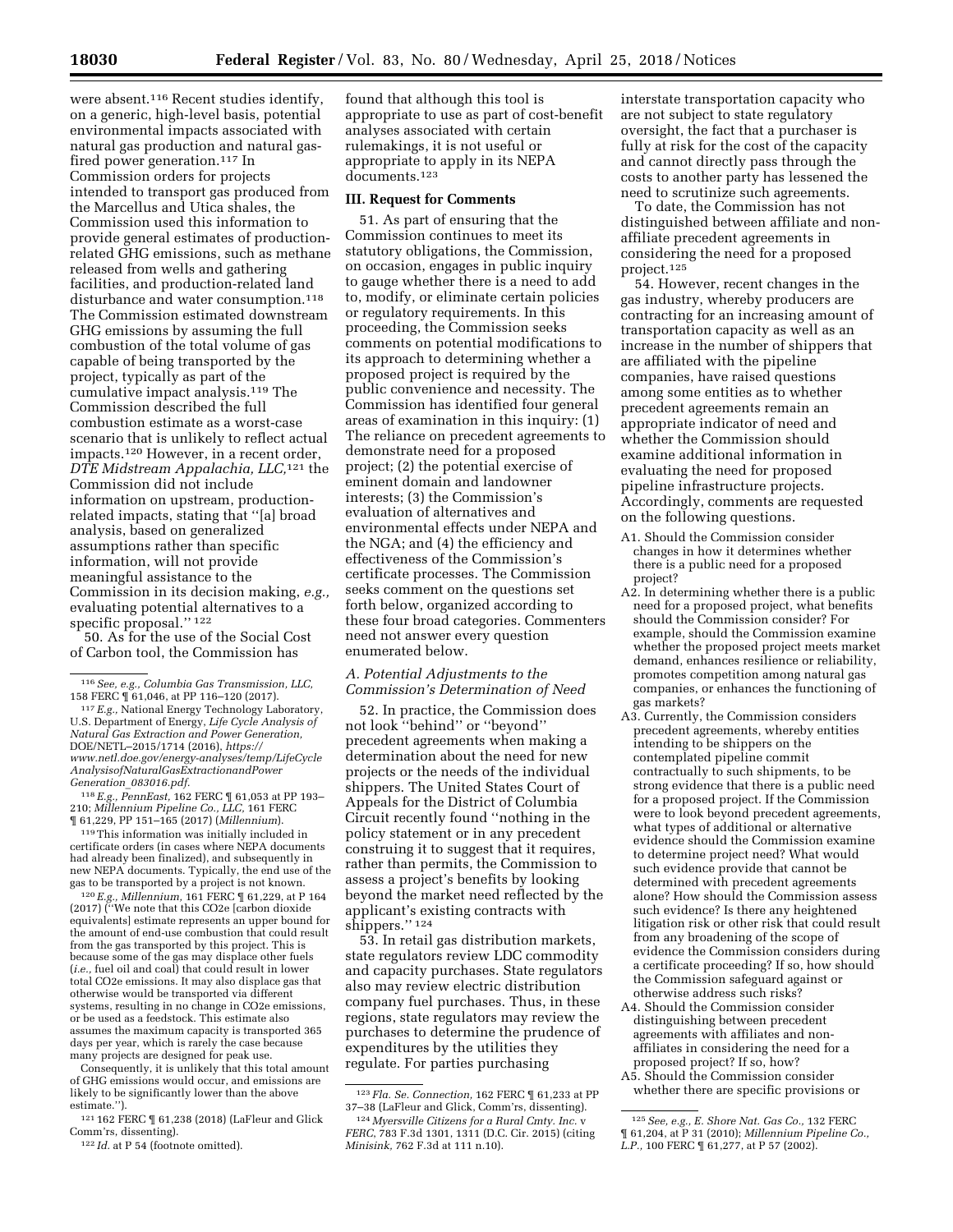characteristics of the precedent agreements that the Commission should more closely review in considering the need for a proposed project? For example, should the term of the precedent agreement have any bearing on the Commission's consideration of need or should the Commission consider whether the contracts are subject to state review?

- A6. In its determinations regarding project need, should the Commission consider the intended or expected end use of the natural gas? Would consideration of end uses better inform the Commission's determination regarding whether there is a need for the project? What are the challenges to determining the ultimate end use of the new capacity a shipper is contracting for? How could such challenges be overcome?
- A7. Should the Commission consider requiring additional or alternative evidence of need for different end uses? What would be the effect on pipeline companies, consumers, gas prices, and competition? Examples of end uses could include: LDC contracts to serve domestic use; contracts with marketers to move gas from a production area to a liquid trading point; contracts for transporting gas to an export facility; projects for reliability and/or resilience; and contracts for electric generating resources.
- A8. How should the Commission take into account that end uses for gas may not be permanent and may change over time?
- A9. Should the Commission assess need differently if multiple pipeline applications to provide service in the same geographic area are pending before the Commission? For example, should the Commission consider a regional approach to a needs determination if there are multiple pipeline applications pending for the same geographic area? Should the Commission change the way it considers the impact of a new project on competing existing pipeline systems or their captive shippers? If so, what would that analysis look like in practice?
- A10. Should the Commission consider adjusting its assessment of need to examine (1) if existing infrastructure can accommodate a proposed project (beyond the system alternatives analysis examined in the Commission's environmental review); (2) if demand in a new project's markets will materialize; or (3) if reliance on other energy sources to meet future demand for electricity generation would impact gas projects designed to supply gasfired generators? If so, how?

## *B. The Exercise of Eminent Domain and Landowner Interests*

55. The Policy Statement described how the Commission takes into account the extent to which an applicant expects to acquire property rights by relying on eminent domain in determining whether a proposed project is needed. Although Commission authorization of a project through the issuance of a certificate of public convenience and necessity under the NGA conveys the

right of eminent domain, the Commission itself does not grant the use of eminent domain across specific properties. Only after the Commission authorizes a project can the project sponsor assert the right of eminent domain for outstanding lands for which it could not negotiate an easement.

56. Recently, the Commission has been seeing more proposed projects where applicants are unable to access potential rights-of-way prior to the Commission's decision on an application, which limits the information that can be included in an application.

57. Historically, an applicant's inability to complete on-site survey work has not precluded the Commission from completing a meaningful review of a proposal since partial on-site surveys, in combination with aerial overflight and data from other sources, can provide an adequate basis for the Commission to reach an informed decision. The Commission's NEPA documents are based on the best available data at the time of development.126 When information from other data sources is used to complete a NEPA review, the Commission routinely conditions its authorizations requiring applicants to perform on-site surveys to verify this information, prior to construction. In addition, the Commission has developed standard and effective construction mitigation, and restoration and rehabilitation procedures applicable to wetlands and waterbodies, cultural resources, and endangered, threatened, and special concern species.127 Because project sponsors must adhere to these established procedures, if survey work is incomplete at the time a Commission certificate order is issued, these procedures assure that impacts on resources are adequately minimized

127The Commission's *Upland Erosion Control, Revegetation, and Maintenance Plan* establishes baseline mitigation measures that project sponsors must implement, except when specifically exempted by Commission staff, to minimize erosion and enhance revegetation associated with their proposed projects. *[https://www.ferc.gov/industries/](https://www.ferc.gov/industries/gas/enviro/plan.pdf) [gas/enviro/plan.pdf.](https://www.ferc.gov/industries/gas/enviro/plan.pdf)* The Commission's *Wetland and Waterbody Construction and Mitigation Procedures* establishes baseline mitigation measures that project sponsors must implement, except when specifically exempted by Commission staff, to minimize the extent and duration of project-related disturbance on wetlands and waterbodies. *[https://](https://www.ferc.gov/industries/gas/enviro/procedures.pdf) [www.ferc.gov/industries/gas/enviro/procedures.pdf.](https://www.ferc.gov/industries/gas/enviro/procedures.pdf)* 

during construction. The Commission invites comments on the following questions.

- B1. Should the Commission consider adjusting its consideration of the potential exercise of eminent domain in reviewing project applications? If so, how should the Commission adjust its approach?
- B2. Should applicants take additional measures to minimize the use of eminent domain? If so, what should such measures be? How would that affect a project's overall costs? How could such a requirement affect an applicant's ability to adjust a proposed route based on public input received during the Commission's project review?
- B3. For proposed projects that will potentially require the exercise of eminent domain, should the Commission consider changing how it balances the potential use of eminent domain against the showing of need for the project? Since the amount of eminent domain used cannot be established with certainty until after a Commission order is issued, is it possible for the Commission to reliably estimate the amount of eminent domain a proposed project may use such that the Commission could use that information during the consideration of an application?
- B4. Does the Commission's current certificate process adequately take landowner interests into account? Are there steps that applicants and the Commission should implement to better take landowner interests into account and encourage landowner participation in the process? If so, what should the steps be?
- B5. Should the Commission reconsider how it addresses applications where the applicant is unable to access portions of the right-of-way? Should the Commission consider changes in how it considers environmental information gathered after an order authorizing a project is issued?

# *C. The Commission's Consideration of Environmental Impacts*

58. Among the goals in the Policy Statement is the avoidance of unnecessary disruption of the environment. The Commission incorporates a proposed project's environmental impacts into the balance of factors under the public convenience and necessity standard. Although the Commission performs a comprehensive and independent NEPA review, as described above, there has been increased stakeholder interest regarding the alternatives that the Commission evaluates in its public interest determination, how the Commission addresses climate change, and the evolving science behind GHG emissions and climate change. Therefore, the Commission invites comments on the following ways that the Commission could review its environmental evaluations within the bounds of NEPA and the NGA:

<sup>126</sup>An agency reasonably uses ''the best information available when it [begins] its analysis and then check[s] the assumptions . . . as new information [becomes] available . . . . " Village of information [becomes] available . . *Bensenville* v. *FAA,* 457 F.3d 52, 71 (DC Cir. 2006). *See also* 40 CFR 1502.22(b)(3) (if relevant information is unavailable, ''the agency shall include . . . a summary of *existing* credible scientific evidence'') (emphasis added).